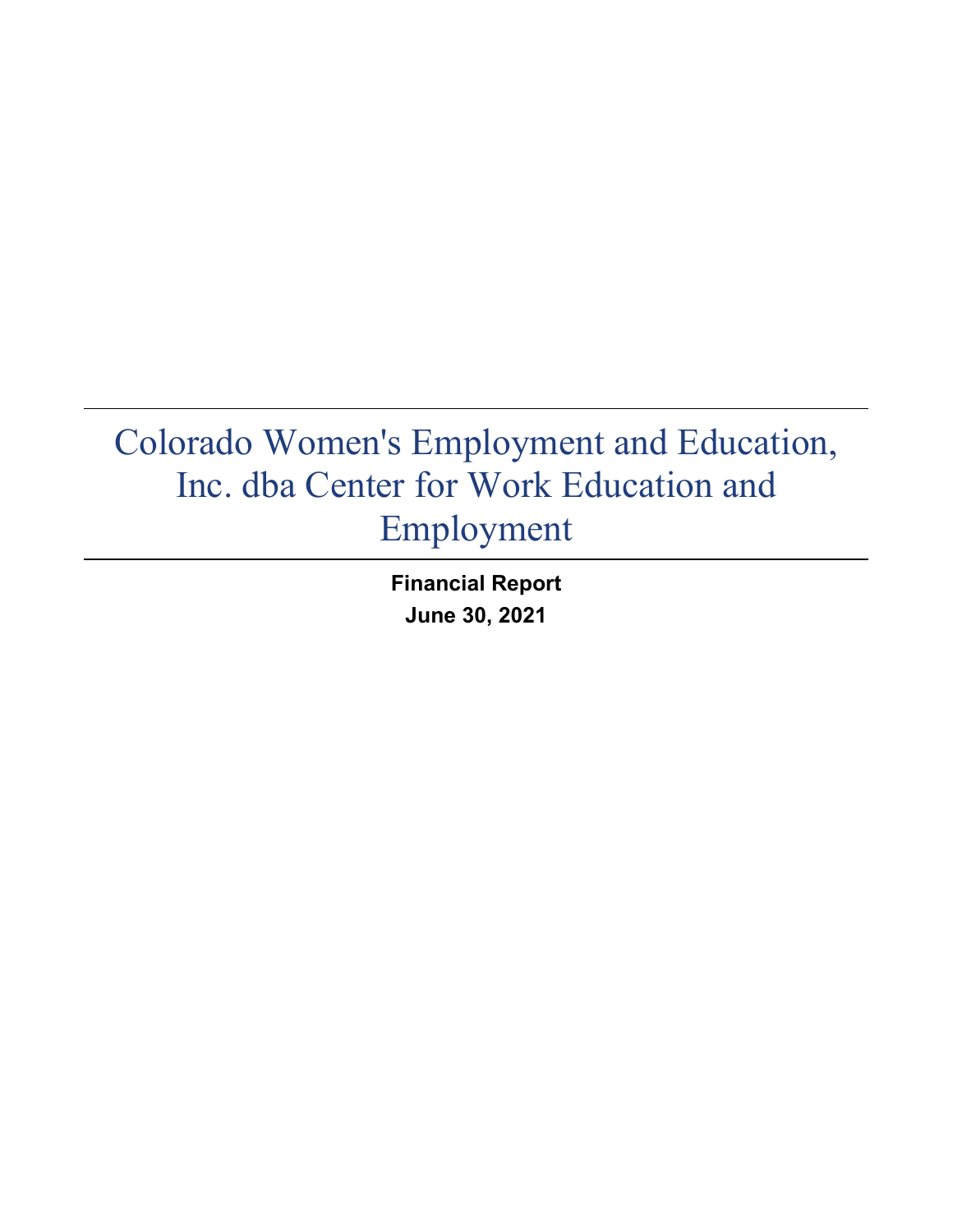|                                                   | Contents |
|---------------------------------------------------|----------|
| <b>Independent Auditor's Report</b>               | $1 - 2$  |
| <b>Financial Statements</b>                       |          |
| <b>Statement of Financial Position</b>            | 3        |
| Statement of Activities and Changes in Net Assets | 4        |
| <b>Statement of Functional Expenses</b>           | $5-6$    |
| <b>Statement of Cash Flows</b>                    | 7        |
| Notes to Financial Statements                     | $8 - 18$ |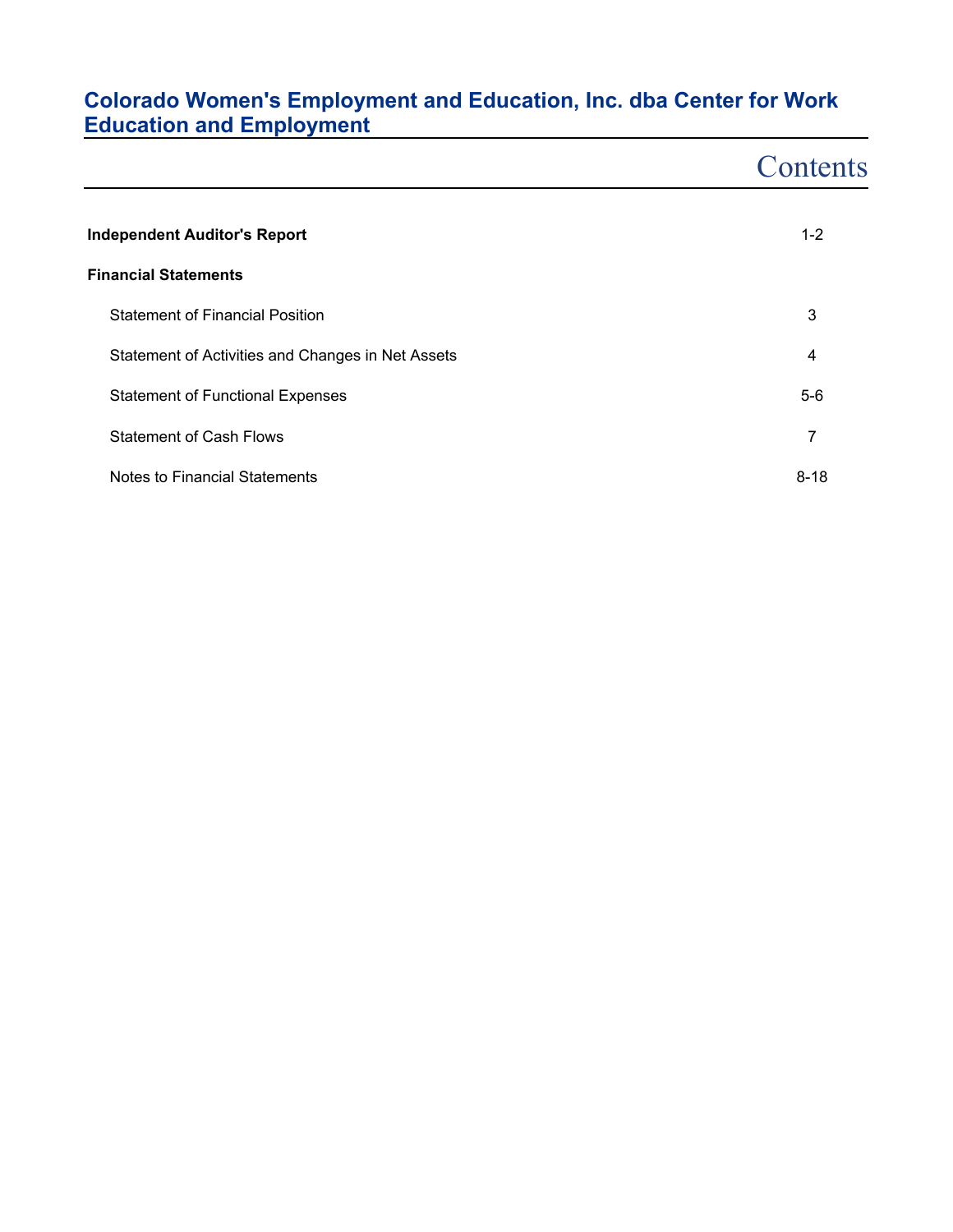

#### **Independent Auditor's Report**

To the Board of Directors Colorado Women's Employment and Education, Inc. dba Center for Work Education and Employment

#### **Report on the Financial Statements**

We have audited the accompanying financial statements of Colorado Women's Employment and Education, Inc. dba Center for Work Education and Employment (the "Organization"), which comprise the statement of financial position as of June 30, 2021 and 2020 and the related statements of activities and changes in net assets, functional expenses, and cash flows for the years then ended, and the related notes to the financial statements.

#### *Management's Responsibility for the Financial Statements*

Management is responsible for the preparation and fair presentation of these financial statements in accordance with accounting principles generally accepted in the United States of America; this includes the design, implementation, and maintenance of internal control relevant to the preparation and fair presentation of financial statements that are free from material misstatement, whether due to fraud or error.

#### *Auditor's Responsibility*

Our responsibility is to express an opinion on these financial statements based on our audits. We conducted our audits in accordance with auditing standards generally accepted in the United States of America and the standards applicable to financial audits contained in *Government Auditing Standards*, issued by the Comptroller General of the United States. Those standards require that we plan and perform the audits to obtain reasonable assurance about whether the financial statements are free from material misstatement.

An audit involves performing procedures to obtain audit evidence about the amounts and disclosures in the financial statements. The procedures selected depend on the auditor's judgment, including the assessment of the risks of material misstatement of the financial statements, whether due to fraud or error. In making those risk assessments, the auditor considers internal control relevant to the entity's preparation and fair presentation of the financial statements in order to design audit procedures that are appropriate in the circumstances, but not for the purpose of expressing an opinion on the effectiveness of the entity's internal control. Accordingly, we express no such opinion. An audit also includes evaluating the appropriateness of accounting policies used and the reasonableness of significant accounting estimates made by management, as well as evaluating the overall presentation of the financial statements.

We believe that the audit evidence we have obtained is sufficient and appropriate to provide a basis for our audit opinion.

#### *Opinion*

In our opinion, the financial statements referred to above present fairly, in all material respects, the financial position of Colorado Women's Employment and Education, Inc. dba Center for Work Education and Employment as of June 30, 2021 and 2020 and the results of its activities, functional expenses, and cash flows for the years then ended in accordance with accounting principles generally accepted in the United States of America.

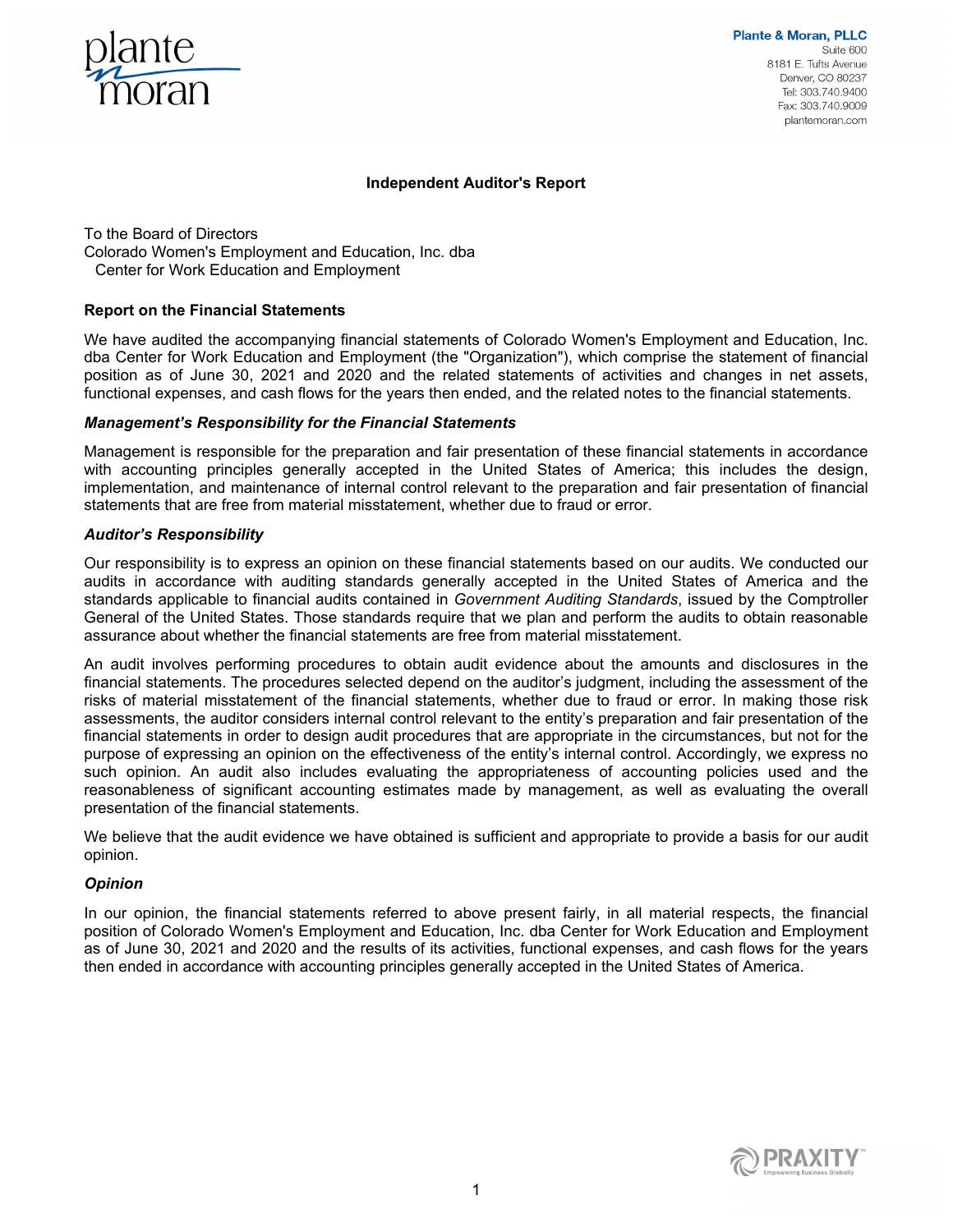To the Board of Directors Colorado Women's Employment and Education, Inc. dba Center for Work Education and Employment

### **Other Reporting Required by** *Government Auditing Standards*

In accordance with *Government Auditing Standards*, we have also issued our report dated November 10, 2021 on our consideration of Colorado Women's Employment and Education, Inc. dba Center for Work Education and Employment's internal control over financial reporting and on our tests of its compliance with certain provisions of laws, regulations, contracts, grant agreements, and other matters. The purpose of that report is to describe the scope of our testing of internal control over financial reporting and compliance and the results of that testing, and not to provide an opinion on the internal control over financial reporting or on compliance. That report is an integral part of an audit performed in accordance with *Government Auditing Standards* in considering Colorado Women's Employment and Education, Inc. dba Center for Work Education and Employment's internal control over financial reporting and compliance.

Plante & Moran, PLLC

November 10, 2021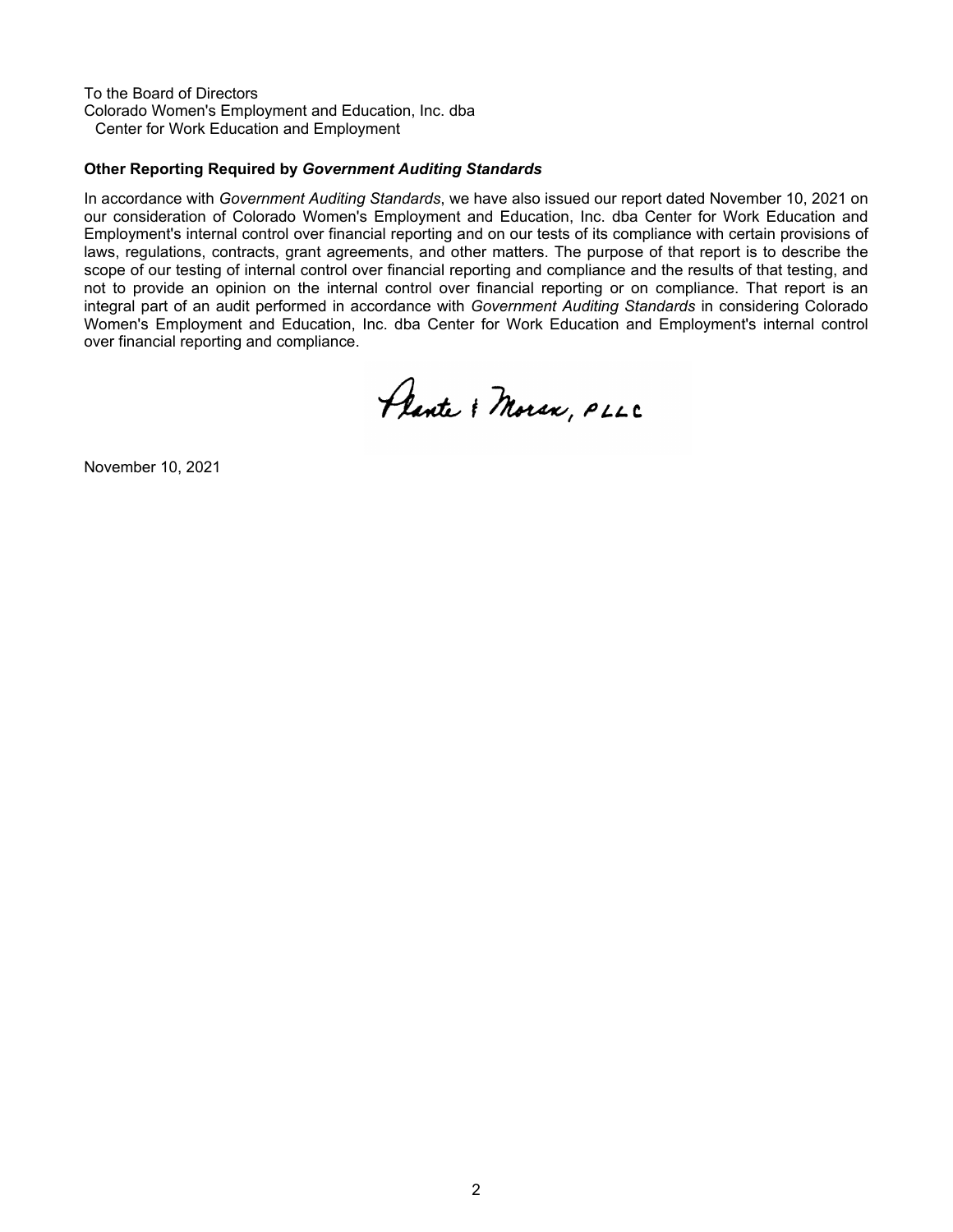|                                                                  |                    | June 30, 2021 and 2020 |
|------------------------------------------------------------------|--------------------|------------------------|
|                                                                  | 2021               | 2020                   |
| <b>Assets</b>                                                    |                    |                        |
| Cash and cash equivalents                                        | \$<br>1,589,588 \$ | 1,072,189              |
| Investments                                                      | 2,543,342          | 1,947,091              |
| Receivables:                                                     |                    |                        |
| Accounts receivable                                              | 193,195            | 423,086                |
| Contributions receivable                                         | 50,100             | 77,768                 |
| Beneficial interest in assets held by Community First Foundation | 303,326            | 262,802                |
| Prepaid expenses and other assets                                | 32,844             | 15,459                 |
| Property and equipment - Net                                     | 1,220,664          | 1,295,411              |
| <b>Total assets</b>                                              | 5,933,059 \$       | 5,093,806              |
| <b>Liabilities and Net Assets</b>                                |                    |                        |
| Liabilities                                                      |                    |                        |
| <b>Accrued liabilities</b>                                       | \$<br>271,302 \$   | 192,887                |
| Capital lease obligations                                        | 20,353             | 22,633                 |
| Paycheck Protection Program note payable                         | 455,000            | 455,000                |
| Notes payable                                                    | 714,811            | 741,408                |
| <b>Total liabilities</b>                                         | 1,461,466          | 1,411,928              |
| <b>Net Assets</b>                                                |                    |                        |
| Without donor restrictions:                                      |                    |                        |
| Undesignated                                                     | 3,216,928          | 2,397,677              |
| Net investment in property and equipment                         | 485,500            | 531,370                |
| Designated:                                                      |                    |                        |
| Designated for future use                                        | 129,100            | 129,100                |
| Designated for operating reserve                                 | 262,000            | 262,000                |
| Total without donor restrictions                                 | 4,093,528          | 3,320,147              |
| With donor restrictions                                          | 378,065            | 361,731                |
| Total net assets                                                 | 4,471,593          | 3,681,878              |
| Total liabilities and net assets                                 | 5,933,059          | \$<br>5,093,806        |

# Statement of Financial Position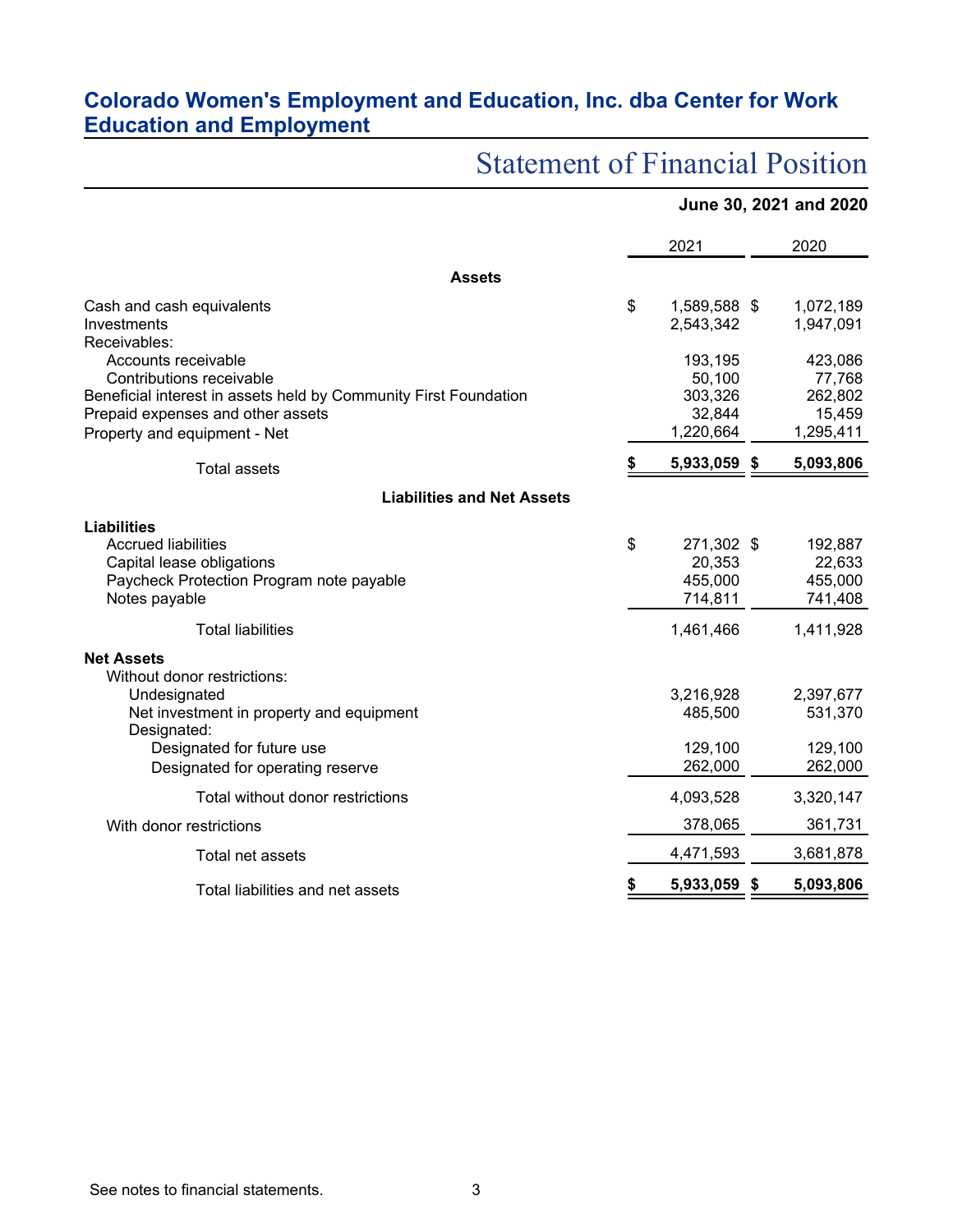# Statement of Activities and Changes in Net Assets

### **Years Ended June 30, 2021 and 2020**

|                                                                                                                                   |                                  | 2021                              |                         | 2020                                 |                                   |                      |  |  |  |
|-----------------------------------------------------------------------------------------------------------------------------------|----------------------------------|-----------------------------------|-------------------------|--------------------------------------|-----------------------------------|----------------------|--|--|--|
|                                                                                                                                   | Without<br>Donor<br>Restrictions | <b>With Donor</b><br>Restrictions | Total                   | Without<br>Donor<br>Restrictions     | <b>With Donor</b><br>Restrictions | Total                |  |  |  |
| <b>Support and Revenue</b><br>Contributions<br>Service fees<br>Special event revenue - Net of<br>direct benefits to donors of \$0 | 479,433 \$<br>\$<br>2,896,420    | 79,100 \$                         | 558,533 \$<br>2,896,420 | 563,062 \$<br>2,500,544              | 106,768 \$                        | 669,830<br>2,500,544 |  |  |  |
| $(2021)$ and \$24,410 $(2020)$<br>Other revenue                                                                                   | 66,367<br>4,156                  |                                   | 66.367<br>4,156         | 87,372<br>1,007                      |                                   | 87,372<br>1,007      |  |  |  |
| Net assets released from<br>restrictions                                                                                          | 103,290                          | (103, 290)                        |                         | 81,415                               | (81, 415)                         |                      |  |  |  |
| Total support and<br>revenue                                                                                                      | 3,549,666                        | (24, 190)                         | 3,525,476               | 3,233,400                            | 25,353                            | 3,258,753            |  |  |  |
| <b>Expenses</b><br>Program services - Employment<br>and education                                                                 | 2,710,877                        |                                   | 2,710,877               | 2,549,935                            |                                   | 2,549,935            |  |  |  |
| Support services:<br>General and administrative<br>Fundraising                                                                    | 317,203<br>359,673               |                                   | 317,203<br>359,673      | 254,180<br>313,034                   |                                   | 254,180<br>313,034   |  |  |  |
| Total support<br>services                                                                                                         | 676,876                          |                                   | 676,876                 | 567,214                              |                                   | 567,214              |  |  |  |
| Total expenses                                                                                                                    | 3,387,753                        |                                   | 3,387,753               | 3,117,149                            |                                   | 3,117,149            |  |  |  |
| Increase (Decrease) in Net Assets -<br>Before nonoperating income (loss)                                                          | 161,913                          | (24, 190)                         | 137,723                 | 116,251                              | 25,353                            | 141,604              |  |  |  |
| <b>Nonoperating Income (Loss)</b><br>Investment return - Net<br>Change in value of beneficial                                     | 611,468                          |                                   | 611,468                 | (338, 872)                           |                                   | (338, 872)           |  |  |  |
| interest                                                                                                                          |                                  | 40,524                            | 40,524                  |                                      | (3, 326)                          | (3, 326)             |  |  |  |
| Increase (Decrease) in Net Assets                                                                                                 | 773,381                          | 16,334                            | 789,715                 | (222, 621)                           | 22,027                            | (200, 594)           |  |  |  |
| Net Assets - Beginning of year                                                                                                    | 3,320,147                        | 361,731                           | 3,681,878               | 3,542,768                            | 339,704                           | 3,882,472            |  |  |  |
| Net Assets - End of year                                                                                                          | 4,093,528                        |                                   |                         | 378,065 \$ 4,471,593 \$ 3,320,147 \$ |                                   | 361,731 \$ 3,681,878 |  |  |  |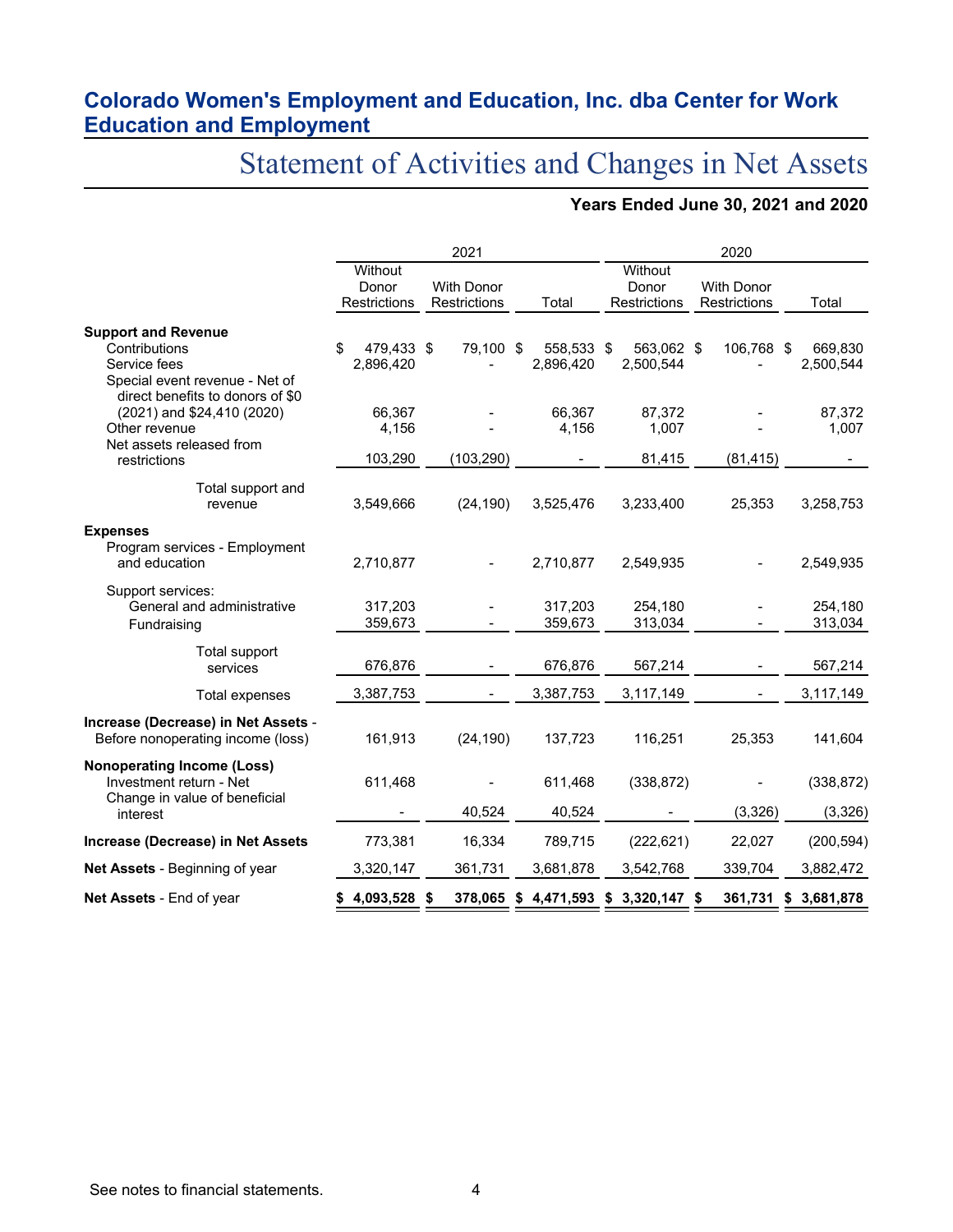# Statement of Functional Expenses

# **Year Ended June 30, 2021**

|                                                 |                             | Program<br>Services  | <b>Support Services</b>       |                      |             |                      |       |                      |  |                      |
|-------------------------------------------------|-----------------------------|----------------------|-------------------------------|----------------------|-------------|----------------------|-------|----------------------|--|----------------------|
|                                                 | Employment<br>and Education |                      | General and<br>Administrative |                      | Fundraising |                      | Total |                      |  | Total                |
| Salaries<br>Payroll taxes and employee benefits | \$                          | 1,673,078<br>362,975 | \$                            | 106,792 \$<br>31,118 |             | 197,763 \$<br>43,391 |       | 304,555 \$<br>74,509 |  | 1,977,633<br>437,484 |
| Total employee-related expenses                 |                             | 2,036,053            |                               | 137,910              |             | 241,154              |       | 379,064              |  | 2,415,117            |
| Occupancy                                       |                             | 125,292              |                               | 4,417                |             | 6,890                |       | 11,307               |  | 136,599              |
| Equipment and repair                            |                             | 72,294               |                               | 4,189                |             | 7,745                |       | 11,934               |  | 84,228               |
| Insurance                                       |                             | 10,586               |                               | 373                  |             | 582                  |       | 955                  |  | 11,541               |
| Postage and delivery                            |                             | 2,135                |                               | 136                  |             | 252                  |       | 388                  |  | 2,523                |
| Printing                                        |                             | 2,334                |                               | 149                  |             | 8,562                |       | 8,711                |  | 11,045               |
| <b>Professional services</b>                    |                             | 75,688               |                               | 155,982              |             | 67,272               |       | 223,254              |  | 298,942              |
| Alumni/Participant expenses                     |                             | 229,248              |                               |                      |             |                      |       |                      |  | 229,248              |
| Marketing                                       |                             |                      |                               |                      |             | 7,621                |       | 7,621                |  | 7,621                |
| Staff development                               |                             | 15,100               |                               | 964                  |             | 1,785                |       | 2,749                |  | 17,849               |
| Dues and subscriptions                          |                             | 7,373                |                               | 1,993                |             | 872                  |       | 2,865                |  | 10,238               |
| Supplies                                        |                             | 4,634                |                               | 272                  |             | 504                  |       | 776                  |  | 5,410                |
| Technology                                      |                             | 12,449               |                               | 795                  |             | 1,471                |       | 2,266                |  | 14,715               |
| Interest                                        |                             | 35,124               |                               | 1,948                |             | 2,051                |       | 3,999                |  | 39,123               |
| Travel and meetings                             |                             | 614                  |                               | 39                   |             | 73                   |       | 112                  |  | 726                  |
| <b>Miscellaneous</b>                            |                             | 7,155                |                               | 5,399                |             | 1,201                |       | 6,600                |  | 13,755               |
| Special events                                  |                             |                      |                               |                      |             | 7,525                |       | 7,525                |  | 7,525                |
| Depreciation and amortization                   |                             | 74,798               |                               | 2,637                |             | 4,113                |       | 6,750                |  | 81,548               |
| Total functional expenses                       |                             | 2,710,877            | S                             | 317,203 \$           |             | 359,673              | S     | 676,876 \$           |  | 3,387,753            |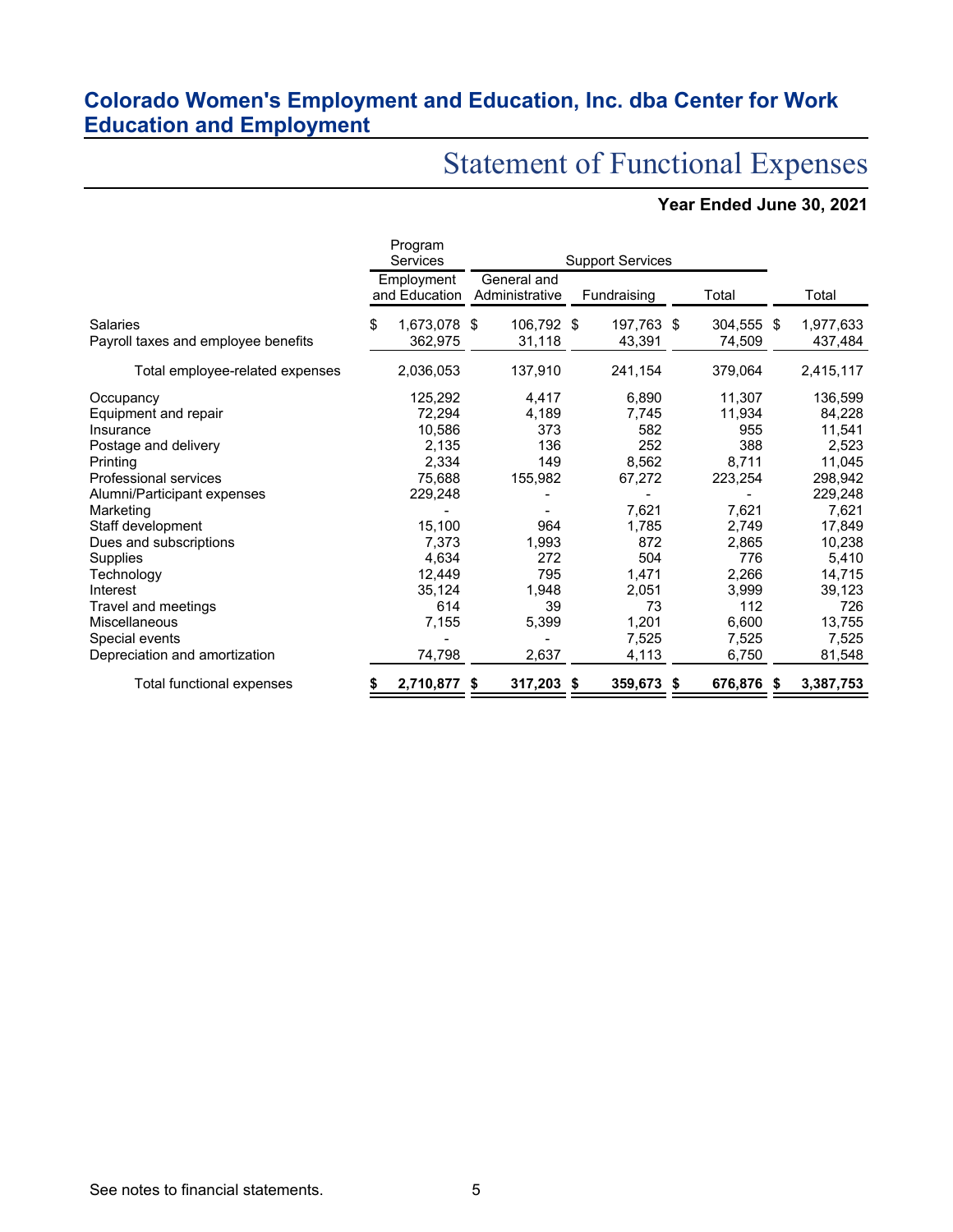# Statement of Functional Expenses

# **Year Ended June 30, 2020**

|                                                         | Program<br>Services |                             | <b>Support Services</b> |                               |   |                      |  |                       |   |                           |
|---------------------------------------------------------|---------------------|-----------------------------|-------------------------|-------------------------------|---|----------------------|--|-----------------------|---|---------------------------|
|                                                         |                     | Employment<br>and Education |                         | General and<br>Administrative |   | Fundraising          |  | Total                 |   | Total                     |
| Salaries<br>Payroll taxes and employee benefits         | \$                  | 1,584,525 \$<br>350,780     |                         | 84,361 \$<br>26,397           |   | 165,055 \$<br>37,241 |  | 249,416 \$<br>63,638  |   | 1,833,941<br>414,418      |
| Total employee-related expenses                         |                     | 1,935,305                   |                         | 110,758                       |   | 202,296              |  | 313,054               |   | 2,248,359                 |
| Occupancy<br>Equipment and repair                       |                     | 128,729<br>81,781           |                         | 4,244<br>4.099                |   | 6,705<br>7,912       |  | 10,949<br>12.011      |   | 139,678<br>93,792         |
| Insurance<br>Postage and delivery                       |                     | 10,696<br>1,532             |                         | 353<br>82                     |   | 557<br>160           |  | 910<br>242            |   | 11,606<br>1,774           |
| Printing<br><b>Professional services</b>                |                     | 2,169<br>40.205             |                         | 115<br>121,947                |   | 1,589<br>54,017      |  | 1,704<br>175,964      |   | 3,873<br>216,169          |
| Alumni/Participant expenses<br>Marketing                |                     | 178,656                     |                         | 864                           |   | 21,948               |  | 21,948                |   | 178,656<br>21,948         |
| Staff development<br>Dues and subscriptions<br>Supplies |                     | 16,229<br>8,792<br>7,322    |                         | 843<br>189                    |   | 1,690<br>916<br>370  |  | 2,554<br>1,759<br>559 |   | 18,783<br>10,551<br>7,881 |
| Technology<br>Interest                                  |                     | 9,328<br>41,338             |                         | 497<br>1.418                  |   | 972<br>2,295         |  | 1,469<br>3,713        |   | 10,797<br>45,051          |
| Travel and meetings<br><b>Miscellaneous</b>             |                     | 8,073<br>921                |                         | 430<br>5,741                  |   | 841<br>836           |  | 1,271<br>6,577        |   | 9,344<br>7,498            |
| Special events<br>Depreciation and amortization         |                     | 78,859                      |                         | 2,600                         |   | 5.823<br>4,107       |  | 5,823<br>6,707        |   | 5,823<br>85,566           |
| Special events - Direct cost of benefits to<br>donors   |                     |                             |                         |                               |   | 24,410               |  | 24,410                |   | 24,410                    |
| Total functional expenses                               |                     | 2,549,935                   | \$                      | 254,180                       | S | 337,444 \$           |  | 591,624               | S | 3,141,559                 |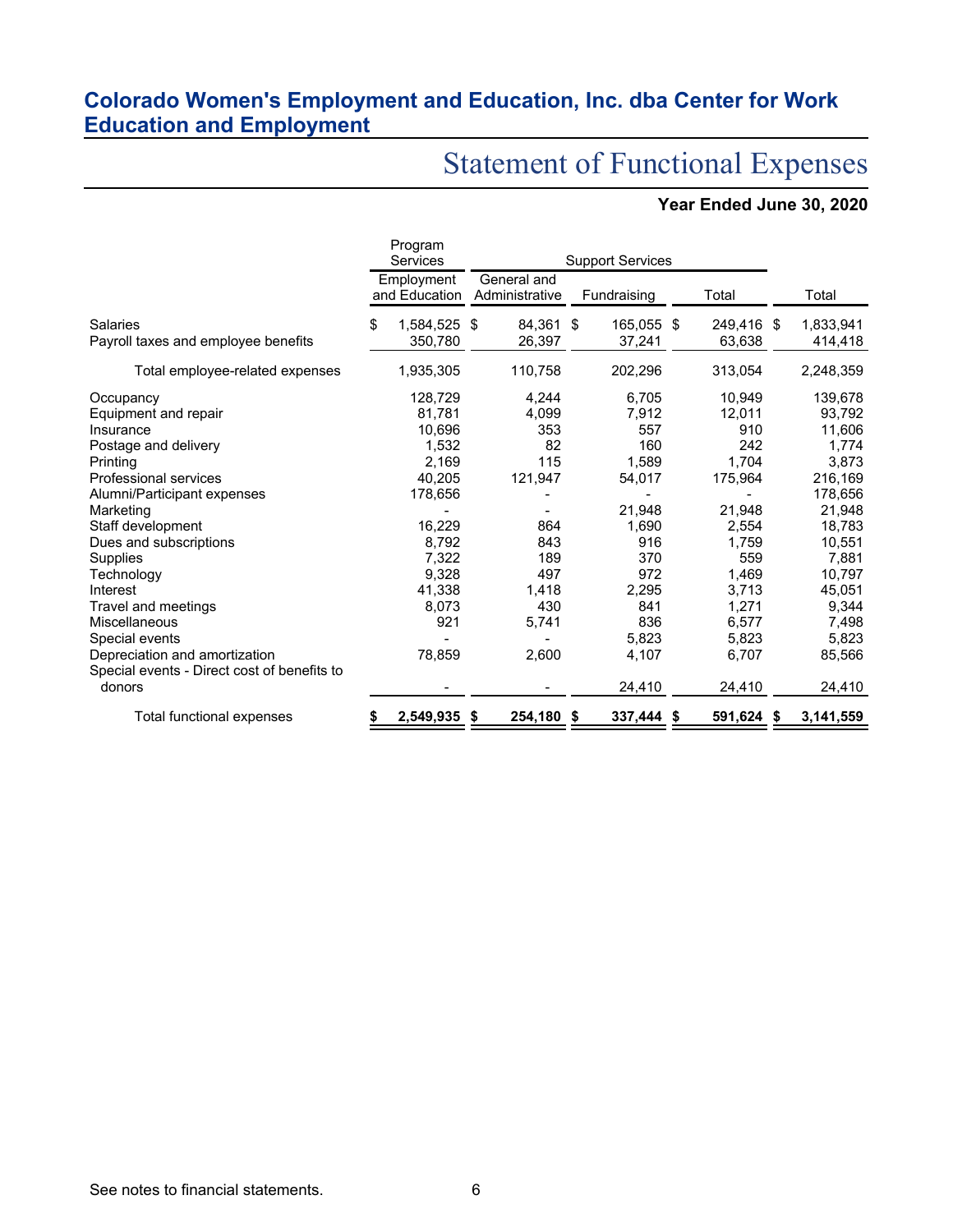# Statement of Cash Flows

|                                                                                                                   |    | Years Ended June 30, 2021 and 2020 |                      |
|-------------------------------------------------------------------------------------------------------------------|----|------------------------------------|----------------------|
|                                                                                                                   |    | 2021                               | 2020                 |
| <b>Cash Flows from Operating Activities</b>                                                                       |    |                                    |                      |
| Change in net assets                                                                                              | \$ | 789,715 \$                         | (200, 594)           |
| Adjustments to reconcile change in net assets to net cash and cash<br>equivalents from operating activities:      |    |                                    |                      |
| Depreciation and amortization                                                                                     |    | 81,548                             | 85,566               |
| Change in value of beneficial interest                                                                            |    | (40, 524)                          | 3,326                |
| Realized and unrealized (gains) losses on investments                                                             |    | (548, 879)                         | 423,170              |
| Net gain on capital lease termination                                                                             |    | (2,836)                            |                      |
| Changes in operating assets and liabilities that provided (used) cash                                             |    |                                    |                      |
| and cash equivalents:<br>Accounts receivable                                                                      |    | 229,891                            | 31,780               |
| Contribution receivable                                                                                           |    | 27,668                             | (32, 593)            |
| Prepaid expenses and other assets                                                                                 |    | (17, 385)                          | 20,628               |
| <b>Accrued liabilities</b>                                                                                        |    | 78,415                             | (42, 223)            |
| Net cash and cash equivalents provided by operating<br>activities                                                 |    | 597,613                            | 289,060              |
| <b>Cash Flows from Investing Activities</b><br>Acquisitions of furniture and equipment<br>Purchase of investments |    | (47, 372)                          | (1,744)<br>(70, 880) |
| Net cash and cash equivalents used in investing activities                                                        |    | (47, 372)                          | (72, 624)            |
| <b>Cash Flows from Financing Activities</b>                                                                       |    |                                    |                      |
| Payments on capital lease obligation                                                                              |    | (6, 245)                           | (7, 974)             |
| Payments on notes payable<br>Proceeds from note payable                                                           |    | (756, 597)<br>730,000              | (26, 712)<br>455,000 |
|                                                                                                                   |    |                                    |                      |
| Net cash and cash equivalents (used in) provided by                                                               |    |                                    |                      |
| financing activities                                                                                              |    | (32, 842)                          | 420,314              |
| Net Increase in Cash and Cash Equivalents                                                                         |    | 517,399                            | 636,750              |
| Cash and Cash Equivalents - Beginning of year                                                                     |    | 1,072,189                          | 435,439              |
| Cash and Cash Equivalents - End of year                                                                           | S  | 1,589,588 \$                       | 1,072,189            |
| Supplemental Cash Flow Information - Cash paid for interest                                                       | \$ | 39,123 \$                          | 45,051               |
| Significant Noncash Transactions - Fixed assets obtained through a capital<br>lease                               | \$ | 21,500 \$                          |                      |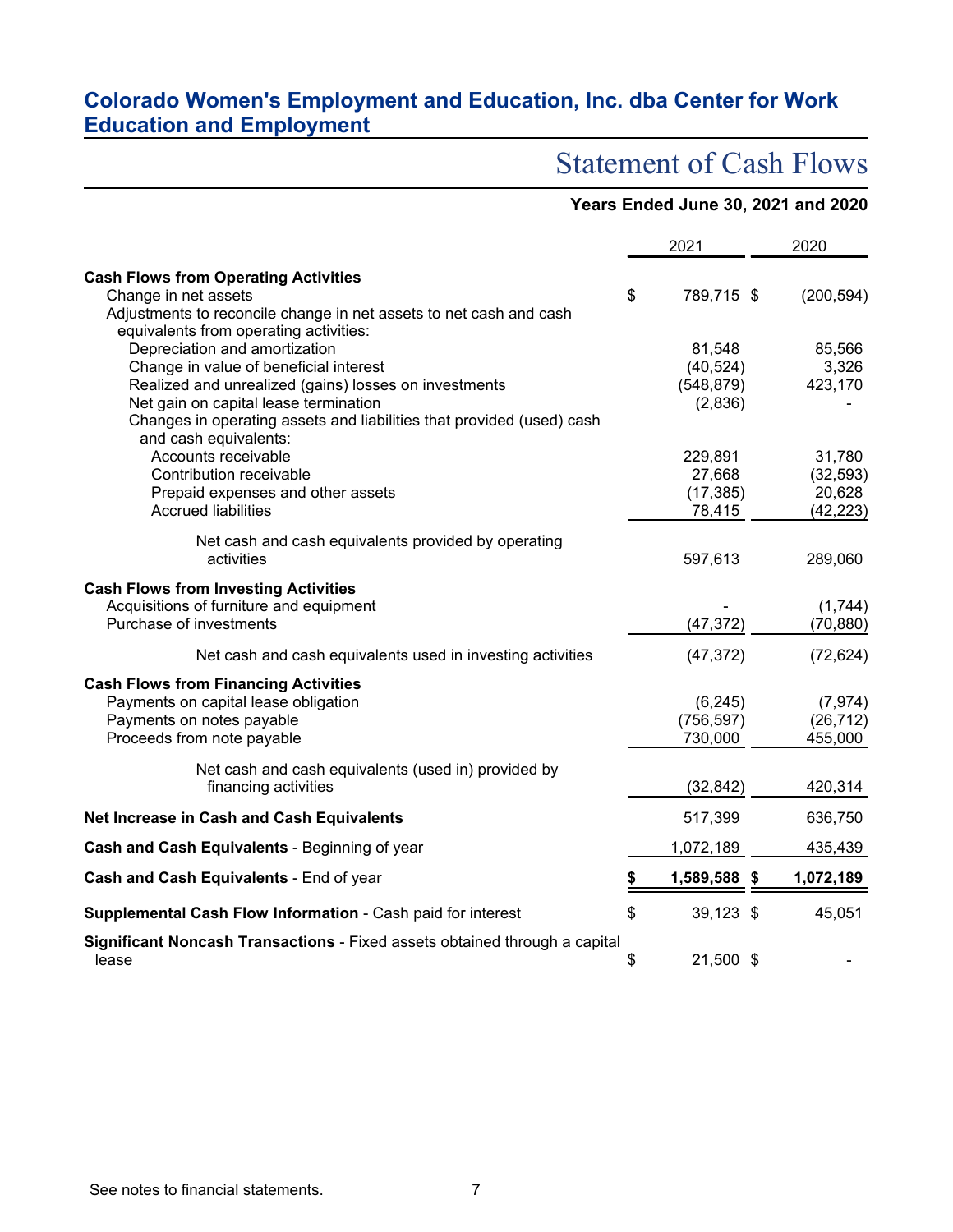# Notes to Financial Statements

### **June 30, 2021 and 2020**

### **Note 1 - Nature of Business**

Colorado Women's Employment and Education, Inc. dba Center for Work Education and Employment (CWEE or the "Organization"), established in 1982, is a 501(c)(3) nonprofit organization that has assisted more than 15,000 low-income parents in overcoming the constraints and disparities of poverty, cultivating self-supporting families, and optimizing collaborative partnerships. CWEE was the first program in Colorado dedicated to helping low-income women gain employment as a means to transition off public assistance. The Organization's mission is to foster personal and professional transformations for lowincome single-parent families through confidence building, customized skills training, and career advancement. The Organization's integrative program is a solution that reduces poverty in the community through cultivating an educated and skilled workforce and creating self-supporting families.

Historically, the Organization has served a particularly high-needs population, the majority of which experiences ongoing generational poverty. During the year ended June 30, 2021, CWEE enrolled 499 participants. All participants reported living below the federal poverty level; 89 percent of participants were women, 76 percent were single parents, 56 percent had two or more children living with them, and 81 percent were minorities.

### **Note 2 - Significant Accounting Policies**

#### *Basis of Presentation*

The accompanying financial statements have been prepared on the accrual basis of accounting in accordance with accounting principles generally accepted in the United States of America and, accordingly, reflect all significant receivables, payables, and other liabilities.

#### *Classification of Net Assets*

Net assets of the Organization are classified based on the presence or absence of donor-imposed restrictions.

Net assets without donor restrictions: Net assets that are not subject to donor-imposed restrictions or for which the donor-imposed restrictions have expired or been fulfilled. Net assets in this category may be expended for any purpose in performing the primary objectives of the Organization.

Net assets with donor restrictions: Net assets subject to stipulations imposed by donors and grantors. Some donor restrictions are temporary in nature; those restrictions will be met by actions of the Organization or by the passage of time. Other donor restrictions are perpetual in nature, where the donor has stipulated the funds be maintained in perpetuity.

#### *Use of Estimates*

The preparation of financial statements in conformity with generally accepted accounting principles requires management to make estimates and assumptions that affect the reported amounts of assets and liabilities and disclosure of contingent assets and liabilities at the date of the financial statements and the reported amounts of revenue and expenses during the reporting period. Actual results could differ from those estimates.

#### *Cash*

The Organization continually monitors its positions with, and the credit quality of, the financial institutions with which it invests. As of the statement of financial position date, and periodically throughout the year, the Organization has maintained balances in various operating accounts in excess of federally insured limits.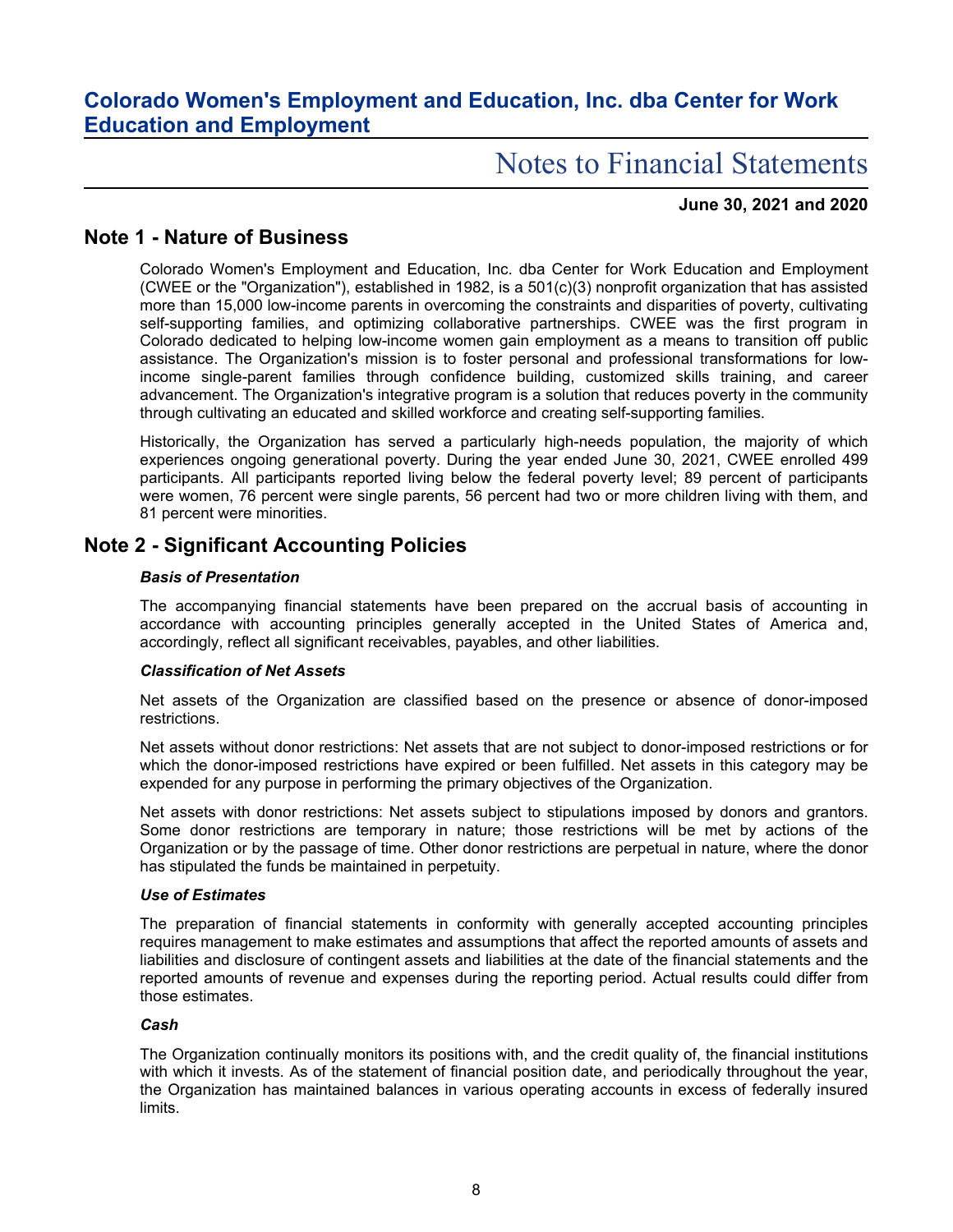# Notes to Financial Statements

**June 30, 2021 and 2020**

### **Note 2 - Significant Accounting Policies (Continued)**

### *Accounts Receivable*

Accounts receivable represent amounts due related to services revenue. The Organization uses the allowance method to record uncollectible accounts. The allowance is based on past experience and on specific analysis of the collectibility of individual accounts receivable. Management expects that all accounts receivable will be fully collectible. Accordingly, no allowance for doubtful accounts was recorded as of June 30, 2021 and 2020.

As of and for the years ended June 30, 2021 and 2020, 99 and 100 percent of accounts receivable and 68 and 72 percent, respectively, of revenue was from two county governments.

#### *Investments*

The Organization is required to report investments in equity and debt securities with readily determinable fair values at fair value, with unrealized gains and losses included in the statement of activities and changes in net assets.

#### *Property and Equipment*

Property and equipment are recorded at acquisition cost. Expenditures for maintenance, repairs, and minor replacements are charged to operations, and expenditures for major replacements and betterments in excess of \$1,500 are capitalized. Property and equipment are depreciated over their estimated useful lives, which range from 3 to 30 years, using the straight-line method. The cost of properties held under capital lease is equal to the lower of the net present value of the minimum lease payments or the fair value of the leased property at the inception of the lease. Leasehold improvements are amortized over the shorter of the estimated useful life of the asset or the remaining lease term. Amortization of capital leases is included with depreciation expense.

#### *Contributions*

Unconditional promises to give cash and other assets to the Organization are reported at fair value on the date the promise is received. Conditional promises to give and indications of intentions to give are reported at fair value on the date the gift becomes unconditional or is received. The gifts are reported as contributions with donor restrictions if they are received with donor stipulations that limit the use of the donated assets. When a donor restriction expires, that is, when a stipulated time restriction ends or the purpose restriction is accomplished, net assets with donor restrictions are reclassified to net assets without donor restrictions and reported in the statement of activities and changes in net assets as net assets released from restrictions. Donor-restricted contributions whose restrictions are met in the year in which the gift is received are reported as contributions without donor restrictions in the accompanying financial statements.

Contributions receivable that are expected to be collected within one year are recorded at net realizable value. Unconditional promises to give that are expected to be collected in future years are recorded at the present value of their estimated future cash flows. The discounts on those amounts are computed using risk-free interest rates applicable to the years in which the promises are received. Amortization of the discounts is included in contribution revenue. All contribution receivables are expected to be collected within one year. Accordingly, no discount was applied as of June 30, 2021 and 2020. An allowance for uncollectible contributions is provided when evidence indicates amounts promised by donors may not be collectible. Management expects that all contributions receivable will be fully collectible. Accordingly, no allowance for doubtful accounts was recorded as of June 30, 2021 and 2020.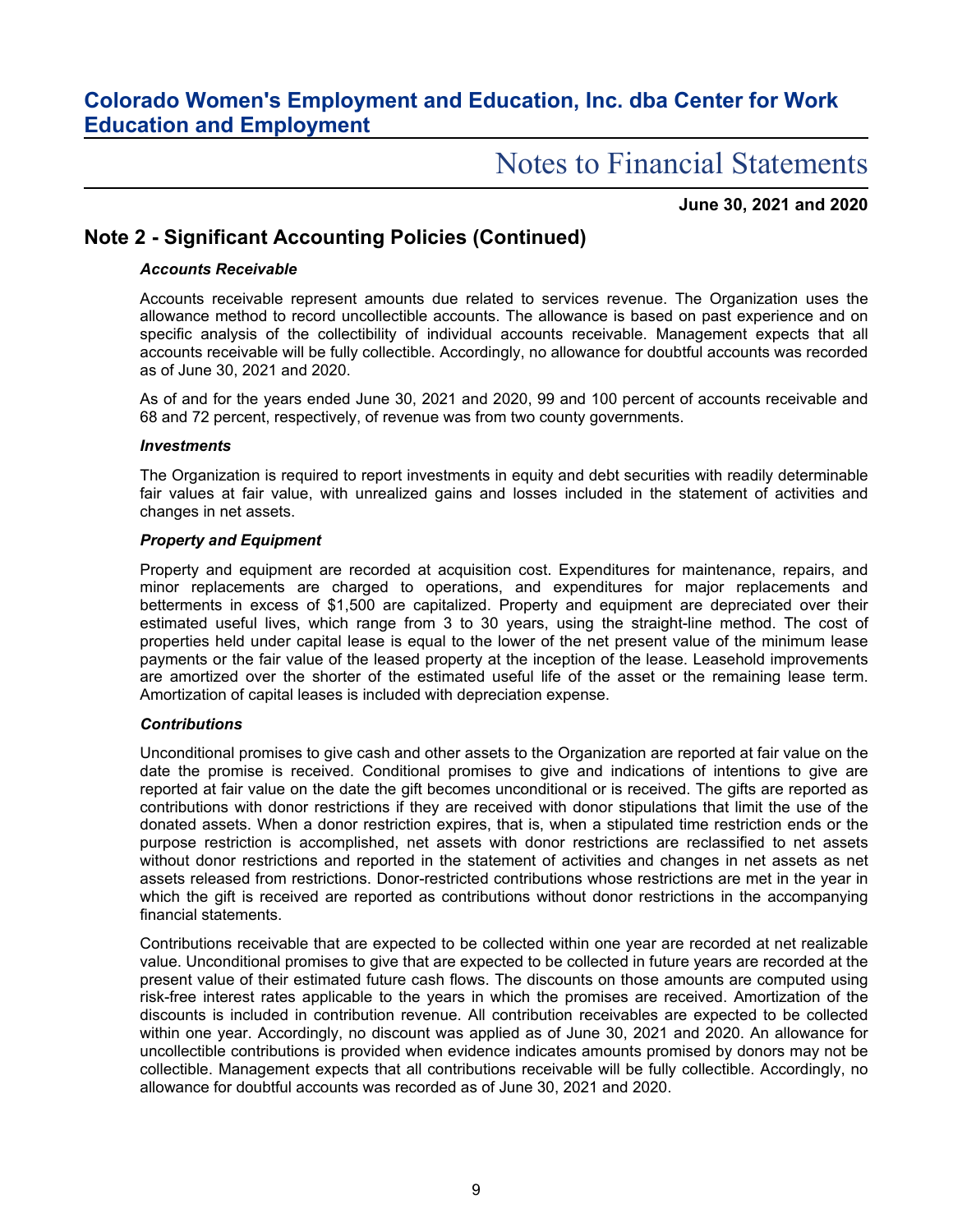# Notes to Financial Statements

**June 30, 2021 and 2020**

### **Note 2 - Significant Accounting Policies (Continued)**

### *Donated Services and Assets*

Certain donated services are recognized as support in the statement of activities and changes in net assets. The value of these services was determined based on their estimated fair value. Many individuals volunteer their time and perform a variety of tasks that assist the Organization in its programs and general operations. The value of these services has not been recorded in the financial statements, as it does not meet the criteria for recognition under generally accepted accounting principles.

#### *Recognition of Services Revenue*

Services revenue represents moneys from federal and state grants to provide personal and professional skills training, employment services, and comprehensive family support to program participants. The services grants qualify as contribution revenue under Accounting Standards Update (ASU) No. 2018-08. Services revenue is recognized by the Organization as program services are provided and costs are incurred. Prepayments received under these grants are deferred until the services are provided.

#### *Functional Allocation of Expenses*

Costs of providing the program and support services have been reported on a functional basis in the statement of activities and changes in net assets. Costs have been allocated between the various program and support services on several bases and estimates. Certain salaries and related benefits have been allocated based on time and effort. Facility and occupancy costs have been allocated based on square footage. Although the methods of allocation used are considered appropriate, other methods could be used that would produce different amounts.

#### *Adoption of New Accounting Pronouncement*

As of July 1, 2020, the Organization adopted Financial Accounting Standards Board Accounting Standards Update No. 2018-13, *Fair Value Measurement (Topic 820): Disclosure Framework - Changes to the Disclosure Requirements for Fair Value Measurement*, which removed requirements to disclose (1) the valuation processes for Level 3 fair value measurements and (2) the changes in unrealized gains and losses for the period for recurring Level 3 fair value measurements and modifies the disclosure requirements for a rollforward for Level 3 fair value measurements to instead require only disclosure of transfers into and out of Level 3 of the fair value hierarchy and purchases and issues of Level 3 assets and liabilities, among other changes not currently relevant to the Organization. The Organization adopted the new standard on a retrospective basis.

#### *Subsequent Events*

The financial statements and related disclosures include evaluation of events up through and including November 10, 2021, which is the date the financial statements were available to be issued.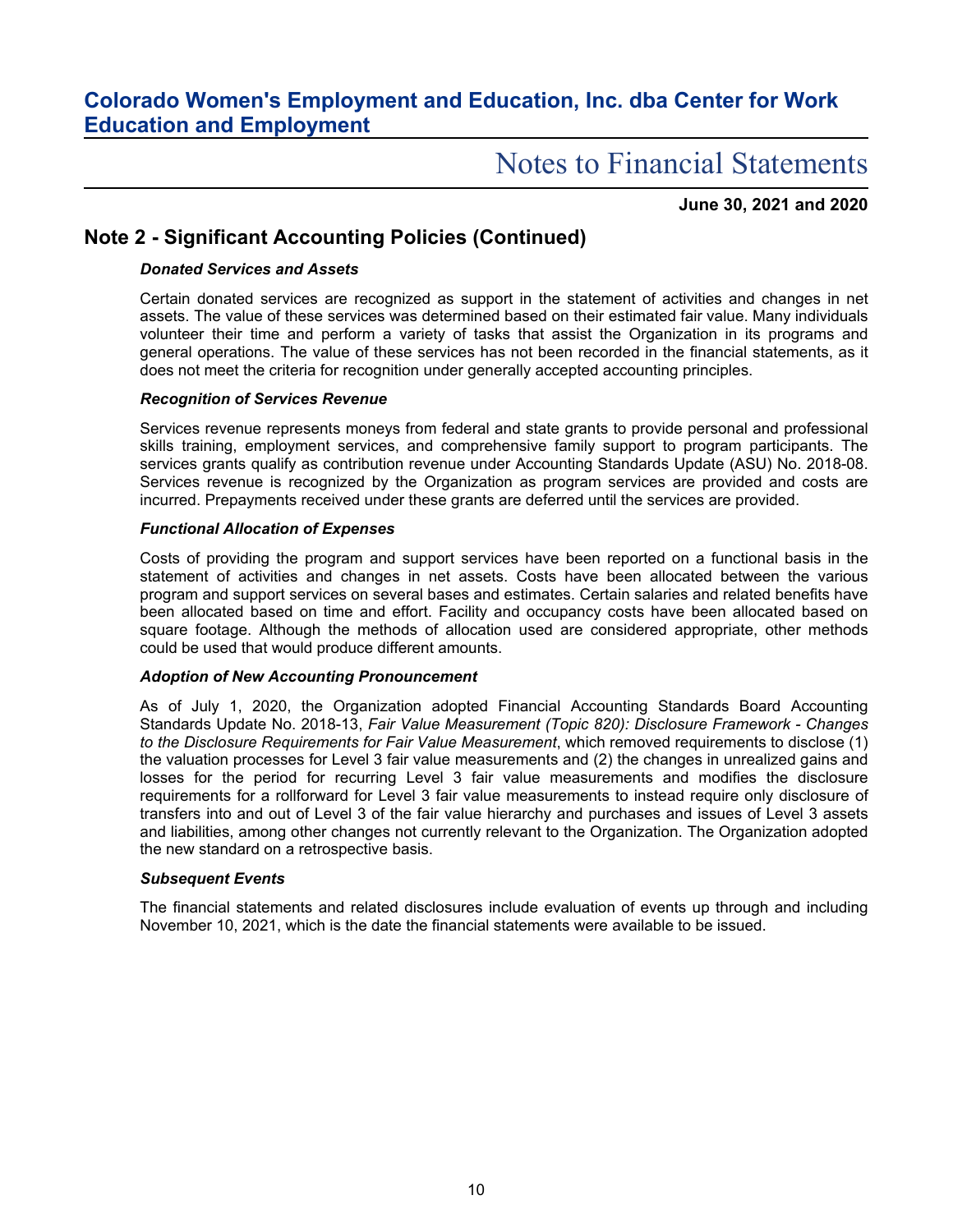# Notes to Financial Statements

### **June 30, 2021 and 2020**

### **Note 3 - Liquidity and Availability of Resources**

The following reflects the Organization's financial assets as of June 30, 2021 and 2020, reduced by amounts not available for general use because of contractual or donor-imposed restrictions within one year of the statement of financial position date:

|                                                                                                                           | 2021               | 2020      |
|---------------------------------------------------------------------------------------------------------------------------|--------------------|-----------|
| Cash and cash equivalents                                                                                                 | \$<br>1,589,588 \$ | 1,072,189 |
| Accounts receivable                                                                                                       | 193,195            | 423,086   |
| Contributions receivable                                                                                                  | 50.100             | 77.768    |
| Investments                                                                                                               | 2,543,342          | 1.947.091 |
| Beneficial interest in assets held by Community First Foundation                                                          |                    |           |
| Endowment Fund                                                                                                            | 303,326            | 262,802   |
| Financial assets - At year end                                                                                            | 4,679,551          | 3,782,936 |
| Less those unavailable for general expenditures within one year due to<br>donor-imposed restrictions:                     |                    |           |
| Restricted by donor with time or purpose restrictions<br>Beneficial interest in assets held by Community First Foundation | 378.065            | 361,731   |
| <b>Endowment Fund</b>                                                                                                     | 303,326            | 262,802   |
| Financial assets available to meet cash needs for general                                                                 |                    |           |
| expenditures within one year                                                                                              | \$<br>3,998,160 \$ | 3,158,403 |

None of these financial assets are subject to donor or other contractual restrictions that make them unavailable for general expenditure within one year of the statement of financial position date.

The Organization has a goal to maintain financial assets, which consist of cash, receivables, and investments, on hand to meet 60 days of normal operating expenses, which are, on average, approximately \$450,000 for both years ended June 30, 2021 and 2020. The Organization has a policy to structure its financial assets to be available as its general expenditures, liabilities, and other obligations come due.

The Organization also realizes there could be unanticipated liquidity needs.

### **Note 4 - Investments**

Accounting standards require certain assets and liabilities be reported at fair value in the financial statements and provide a framework for establishing that fair value. The framework for determining fair value is based on a hierarchy that prioritizes the inputs and valuation techniques used to measure fair value.

Fair values determined by Level 1 inputs use quoted prices in active markets for identical assets that the Organization has the ability to access.

Fair values determined by Level 2 inputs use other inputs that are observable, either directly or indirectly. These Level 2 inputs include quoted prices for similar assets in active markets and other inputs, such as interest rates and yield curves, that are observable at commonly quoted intervals.

Level 3 inputs are unobservable inputs, including inputs that are available in situations where there is little, if any, market activity for the related asset. These Level 3 fair value measurements are based primarily on management's own estimates using pricing models, discounted cash flow methodologies, or similar techniques taking into account the characteristics of the asset.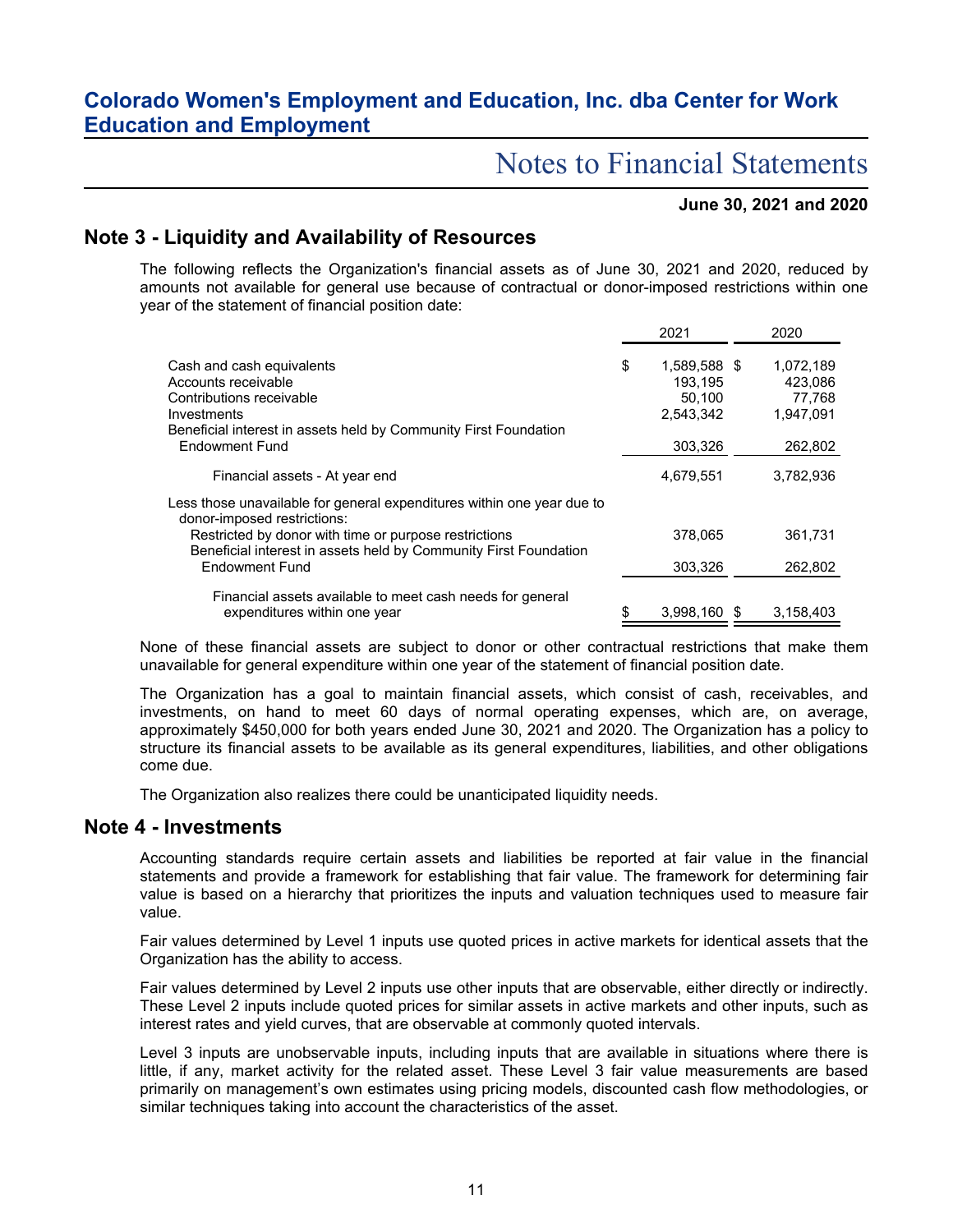# Notes to Financial Statements

### **June 30, 2021 and 2020**

### **Note 4 - Investments (Continued)**

In instances where inputs used to measure fair value fall into different levels in the above fair value hierarchy, fair value measurements in their entirety are categorized based on the lowest level input that is significant to the valuation. The Organization's assessment of the significance of particular inputs to these fair value measurements requires judgment and considers factors specific to each asset.

As required by U.S. GAAP, the Organization uses net asset value per share or its equivalent (practical expedient), such as member units or an ownership interest in partners' capital, to estimate the fair value of an alternative investment and requires additional fair value disclosures of the Organization's alternative investments. Certain investments that are measured at fair value using the net asset value practical expedient are not classified in the fair value hierarchy. The fair value amounts presented in the following table are intended to permit reconciliation of the fair value hierarchy to the amounts presented in the statement of financial position.

The following is a description of the valuation methodologies used for assets measured at fair value:

#### *Money Market Funds, Mutual Funds, and Stocks*

Money market funds, mutual funds, and stocks are valued at the closing price reported on the active market on which the individual securities are traded.

#### *Hedge Funds*

Hedge funds are valued at net asset value per share of the investment fund.

#### *Beneficial Interest in Assets Held by a Foundation*

This category represents funds held by Community First Foundation (CFF), the fair value of which is based upon information determined and reported by CFF. The fair value of investments held at CFF includes Levels 1, 2, and 3; however, the Organization's pro rata share of the pooled investments is not quoted in active markets and is, therefore, classified under Level 3 in the fair value hierarchy.

There were no changes to the valuation techniques used during the period.

The Organization has the following recurring fair value measurements as of June 30, 2021 and 2020:

|                                              |                                                                                   |                                                               | Assets Measured at Fair Value on a Recurring Basis at June 30, 2021 |                 |     |                             |
|----------------------------------------------|-----------------------------------------------------------------------------------|---------------------------------------------------------------|---------------------------------------------------------------------|-----------------|-----|-----------------------------|
|                                              | Quoted Prices in<br><b>Active Markets</b><br>for Identical<br>Assets<br>(Level 1) | <b>Significant Other</b><br>Observable<br>Inputs<br>(Level 2) | Significant<br>Unobservable<br>Inputs<br>(Level 3)                  | Net Asset Value |     | Balance at<br>June 30, 2021 |
| <b>Assets</b>                                |                                                                                   |                                                               |                                                                     |                 |     |                             |
| Money market funds                           | \$<br>159,635 \$                                                                  |                                                               | \$                                                                  | \$              | \$  | 159,635                     |
| <b>Stocks</b>                                | 822,001                                                                           |                                                               |                                                                     |                 |     | 822,001                     |
| Mutual funds:                                |                                                                                   |                                                               |                                                                     |                 |     |                             |
| Bond                                         | 406,239                                                                           |                                                               |                                                                     |                 |     | 406,239                     |
| International equity                         | 565.303                                                                           |                                                               |                                                                     |                 |     | 565,303                     |
| Domestic equity                              | 313,590                                                                           |                                                               |                                                                     |                 |     | 313,590                     |
| Total mutual funds                           | 1,285,132                                                                         |                                                               |                                                                     |                 |     | 1,285,132                   |
| Hedge funds<br>Beneficial interest in assets |                                                                                   |                                                               |                                                                     | 276,574         |     | 276,574                     |
| held by a foundation                         |                                                                                   |                                                               | 303,326                                                             |                 |     | 303,326                     |
| Total assets                                 | 2,266,768 \$                                                                      |                                                               | 303,326 \$                                                          | 276,574         | -SS | 2,846,668                   |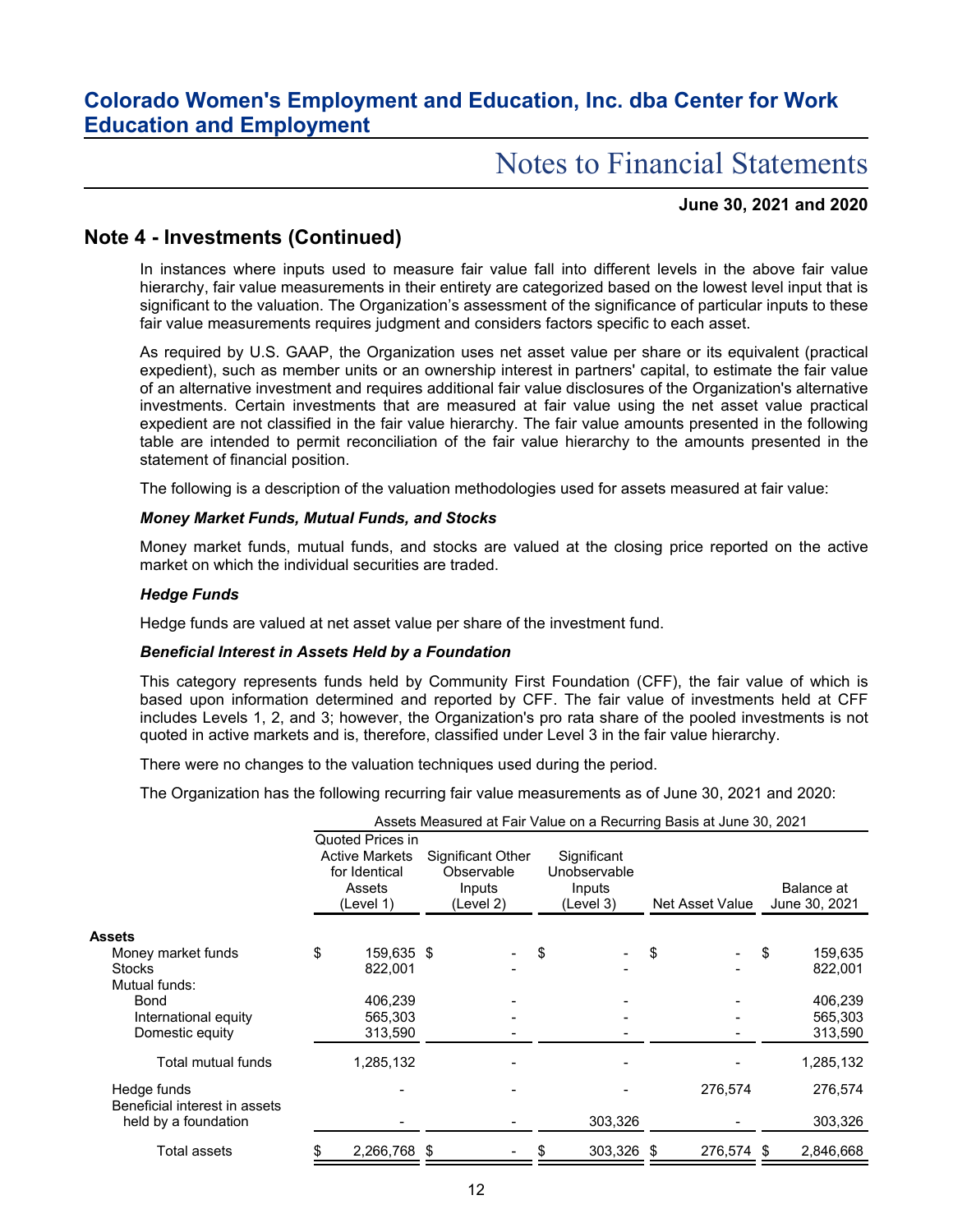# Notes to Financial Statements

### **June 30, 2021 and 2020**

### **Note 4 - Investments (Continued)**

|                                              | Assets Measured at Fair Value on a Recurring Basis at June 30, 2020 |                                                                                   |  |                                                        |    |                                                    |    |                 |    |                             |
|----------------------------------------------|---------------------------------------------------------------------|-----------------------------------------------------------------------------------|--|--------------------------------------------------------|----|----------------------------------------------------|----|-----------------|----|-----------------------------|
|                                              |                                                                     | Quoted Prices in<br><b>Active Markets</b><br>for Identical<br>Assets<br>(Level 1) |  | Significant Other<br>Observable<br>Inputs<br>(Level 2) |    | Significant<br>Unobservable<br>Inputs<br>(Level 3) |    | Net Asset Value |    | Balance at<br>June 30, 2020 |
| <b>Assets</b>                                |                                                                     |                                                                                   |  |                                                        |    |                                                    |    |                 |    |                             |
| Money market funds                           | \$                                                                  | 156,851 \$                                                                        |  |                                                        | \$ |                                                    | \$ |                 | \$ | 156,851                     |
| <b>Stocks</b>                                |                                                                     | 642,722                                                                           |  |                                                        |    |                                                    |    |                 |    | 642,722                     |
| Mutual funds:                                |                                                                     |                                                                                   |  |                                                        |    |                                                    |    |                 |    |                             |
| <b>Bond</b>                                  |                                                                     | 435,349                                                                           |  |                                                        |    |                                                    |    |                 |    | 435,349                     |
| International equity                         |                                                                     | 349,770                                                                           |  |                                                        |    |                                                    |    |                 |    | 349,770                     |
| Domestic equity                              |                                                                     | 115,795                                                                           |  |                                                        |    |                                                    |    |                 |    | 115,795                     |
| Total mutual funds                           |                                                                     | 900.914                                                                           |  |                                                        |    |                                                    |    |                 |    | 900,914                     |
| Hedge funds<br>Beneficial interest in assets |                                                                     |                                                                                   |  |                                                        |    |                                                    |    | 246,604         |    | 246,604                     |
| held by a foundation                         |                                                                     |                                                                                   |  |                                                        |    | 262,802                                            |    |                 |    | 262,802                     |
| Total assets                                 |                                                                     | 1,700,487 \$                                                                      |  |                                                        |    | 262,802                                            | \$ | 246.604         | -S | 2,209,893                   |

Investment return is composed of the following:

|                                                                                                     |   | 2021                              | 2020                             |
|-----------------------------------------------------------------------------------------------------|---|-----------------------------------|----------------------------------|
| Interest and dividends<br>Unrealized and realized gains (losses)<br>Less investment management fees | S | 73.442 \$<br>548,879<br>(10, 853) | 95,338<br>(423, 170)<br>(11,040) |
| Total                                                                                               | S | 611,468 \$                        | (338,872)                        |

#### *Investments in Certain Entities that Calculate Net Asset Value per Share*

The Organization has invested in a hedge fund with an income generation and capital preservation investment strategy. The fund invests in a low-volatility portfolio of diverse fixed-income securities. The fund seeks to minimize risk through security and sector diversification, while utilizing hedging strategies to reduce individual security and portfolio risk. The fair values of the investments in this fund have been calculated using net asset value per share of the investments. As of June 30, 2021 and 2020, the fair value of the fund was \$276,574 and \$246,604, respectively. There were no unfunded commitments for the fund as of June 30, 2021. The fund can be redeemed on a monthly basis, with a redemption notice period of 45 days.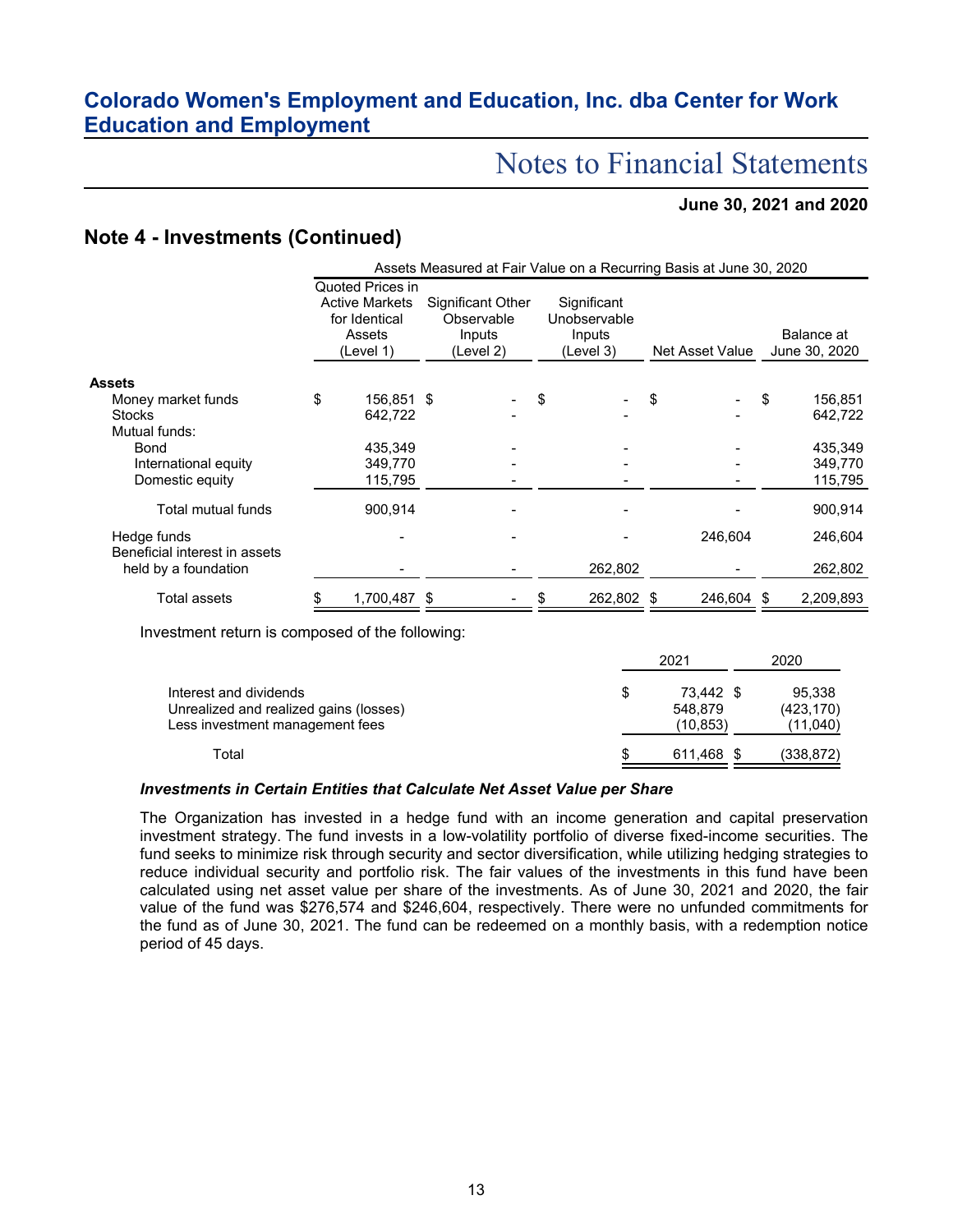# Notes to Financial Statements

### **June 30, 2021 and 2020**

### **Note 5 - Beneficial Interest in Assets Held by Community First Foundation Endowment Fund**

In 2004, the Organization entered into a challenge grant with the Community First Foundation Endowment Fund to establish a permanent endowment fund (the "Fund") to be held by CFF. The challenge period expired on July 29, 2005. The challenge grant provided for a dollar-for-dollar match during the challenge period. The Organization granted variance power to the Fund, which allows the Fund to modify any condition or restriction on its distributions for any specified charitable purpose or to any specified organization if, in the sole judgment of CFF's board of directors, such restriction or condition becomes unnecessary, incapable of fulfillment, or inconsistent with the charitable needs of the Organization. In accordance with U.S. GAAP, the transfers were not considered to be a contribution from the Organization to the Fund but, rather, were accounted for as reciprocal transfers between the Organization and the Fund. Therefore, the transfers are reflected collectively in the statement of financial position as a beneficial interest in assets held by CFF.

The Fund is held and invested by CFF for the benefit of the Organization; however, the Organization will never receive the assets held by the Fund. Investment earnings are reinvested in the Fund. As of June 30, 2021 and 2020, the fair value of the assets of the Fund was \$303,326 and \$262,802, respectively. Distributions from the Fund are available to the Organization for its use. During the years ended June 30, 2021 and 2020, the Organization received distributions of \$12,977 and \$12,607, respectively, from the Fund.

### **Note 6 - Property and Equipment**

Property and equipment are summarized as follows:

|                                                                                   | 2021                                   | 2020                          |
|-----------------------------------------------------------------------------------|----------------------------------------|-------------------------------|
| <b>Buildings</b><br><b>Building improvements</b><br><b>Furniture and fixtures</b> | \$<br>1,777,010 \$<br>86,272<br>60,476 | 1,777,010<br>86,272<br>93,059 |
| Total cost                                                                        | 1,923,758                              | 1,956,341                     |
| Accumulated depreciation                                                          | 703.094                                | 660,930                       |
| Net property and equipment                                                        | \$<br>1,220,664 \$                     | 1,295,411                     |

Depreciation and amortization expense for 2021 and 2020 was \$81,548 and \$85,566, respectively.

The building category represents the Organization's ownership of the portion of the Osage building in which it operates.

As of June 30, 2021 and 2020, equipment under capital leases is included in property and equipment and amounts to \$21,500 and \$42,000, respectively, with \$2,150 and \$22,400, respectively, of related accumulated amortization.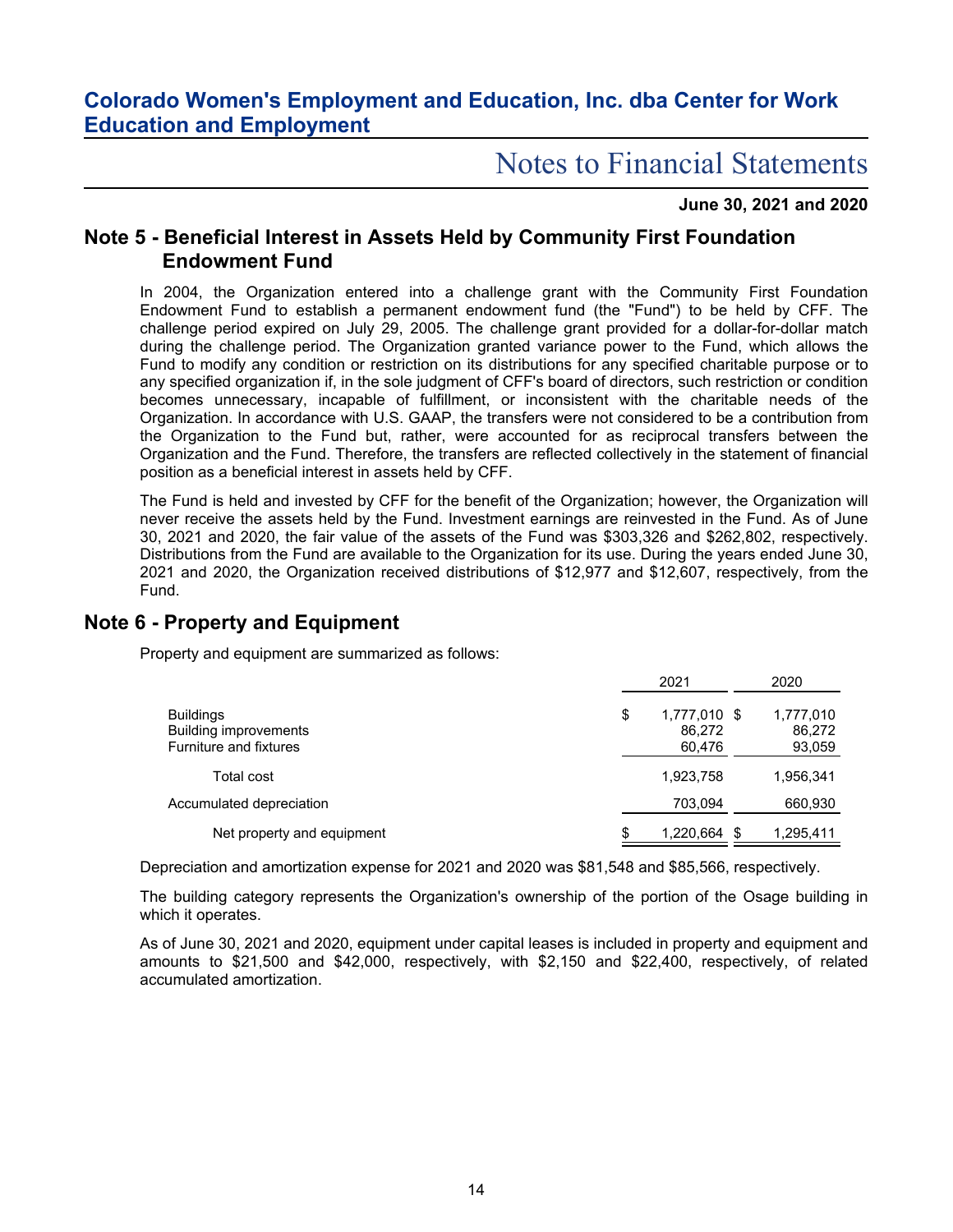# Notes to Financial Statements

### **June 30, 2021 and 2020**

### **Note 7 - Capital Leases**

Capital lease obligations consist of the following at June 30:

|                                                                                                                                                                                            | 2021        | 2020   |
|--------------------------------------------------------------------------------------------------------------------------------------------------------------------------------------------|-------------|--------|
| Capital lease with finance company, interest at 11.86 percent, monthly<br>payments of \$495, and maturing in December 2025                                                                 | $20.353$ \$ |        |
| Capital lease with finance company, interest at 11.68 percent, monthly<br>payments of \$928, and maturing in October 2022. The lease was<br>terminated during the year ended June 30, 2021 |             | 22,633 |
| Total obligations under capital leases                                                                                                                                                     | 20,353      | 22,633 |

The future minimum lease payments under capital leases are as follows:

| <b>Years Ending</b><br>June 30                    | Amount |                                           |  |  |  |
|---------------------------------------------------|--------|-------------------------------------------|--|--|--|
| 2022<br>2023<br>2024<br>2025<br>2026              | \$     | 5.942<br>5.942<br>5,942<br>5,942<br>2,479 |  |  |  |
| Total                                             |        | 26.247                                    |  |  |  |
| Less amount<br>representing<br>interest           |        | 5,894                                     |  |  |  |
| Present value of<br>net minimum<br>lease payments |        | 20,353                                    |  |  |  |

### **Note 8 - PPP Note Payable**

During the year ended June 30, 2020, the Organization received a Paycheck Protection Program (PPP) loan in the amount of \$455,000. The PPP loan program was created under the Coronavirus Aid, Relief, and Economic Security (CARES) Act and is administered by the Small Business Administration (SBA). Under the terms of this program, the loan may be fully or partially forgiven if the loan proceeds are spent on qualifying expenses and if staffing level and salary maintenance requirements are met. The Organization may use the funds on qualifying expenses over a covered period of up to 24 weeks. At the conclusion of the covered period, any balance that is not forgiven by the SBA will be repaid over a period of two years, with interest accruing at 1 percent and monthly payments of principal and interest beginning 10 months after the conclusion of the covered period. Based on the loan amount, irrespective of any potential forgiveness that may be granted in the future, monthly principal payments would be \$19,156 during the repayment period. The loan matures in April 2022. Any request for forgiveness is subject to review and approval by the lender and the SBA, including review of qualifying expenditures and staffing and salary levels.

The Organization applied for and was granted forgiveness of approximately \$405,000 of the loan balance from the SBA in July 2021. The amount of the loan forgiven will be recorded as cancellation of debt income in fiscal year 2022. The remaining balance is expected to be paid off in fiscal year 2022.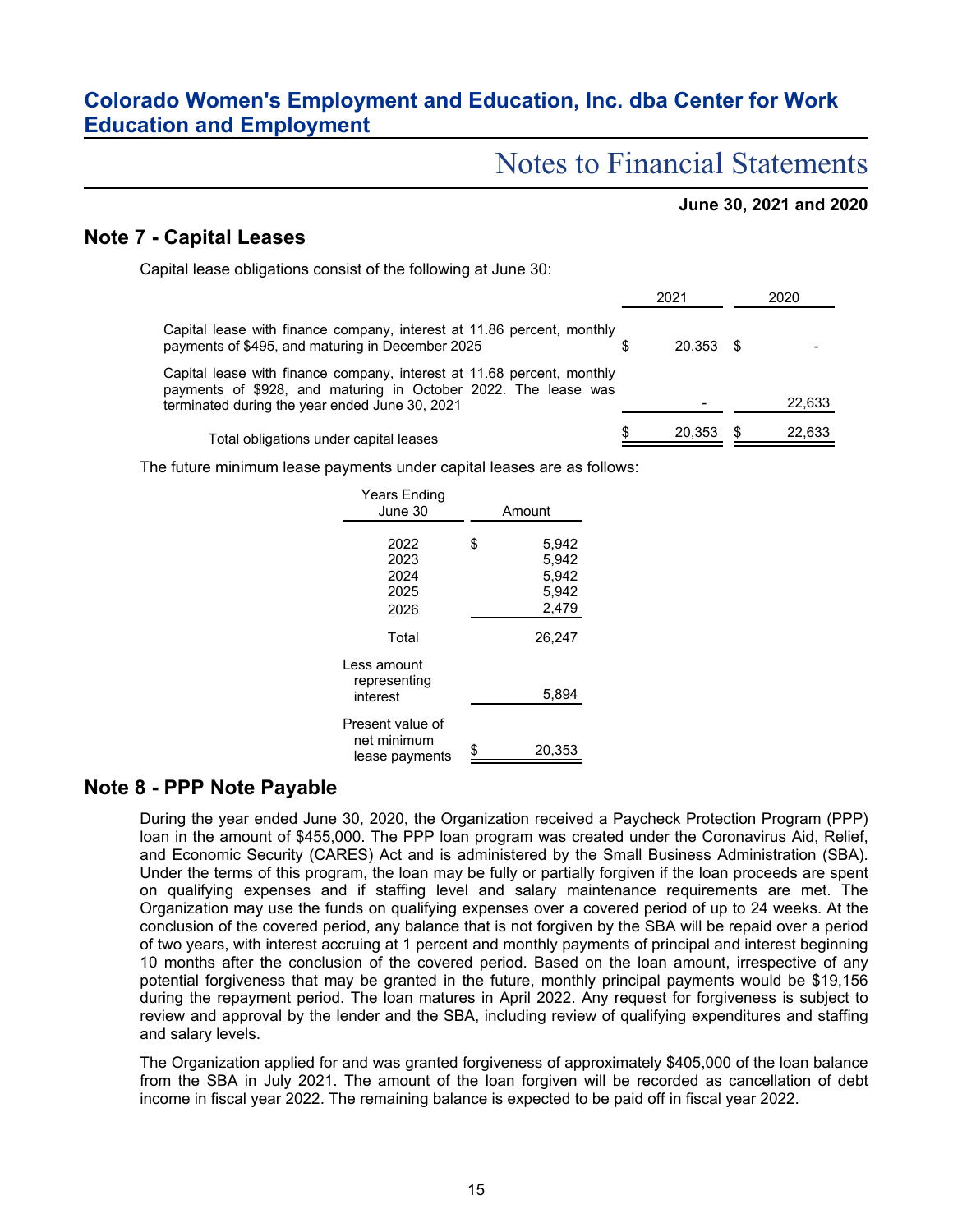# Notes to Financial Statements

### **June 30, 2021 and 2020**

### **Note 9 - Notes Payable**

During the year ended June 30, 2017, the Organization entered into a note payable agreement for the purchase of a portion of the second floor of the Osage building. The note was due in monthly installments of principal and interest of \$5,718, with an interest rate of 5.45 percent, and was collateralized by the building and certain cash held by a financial institution. The balance of the note payable at June 30, 2020 was \$741,408. During the year ended June 30, 2021, the note was refinanced with a new financial institution under a new note payable agreement. The new note payable is due in monthly installments of principal and interest of \$5,372, with an interest rate of 3.87 percent, and is collateralized by the building. The note matures in February 2036. The balance of the note was \$714,811 as of June 30, 2021.

The balance of the above debt matures as follows:

| <b>Years Ending</b> | Amount       |  |  |  |  |
|---------------------|--------------|--|--|--|--|
|                     |              |  |  |  |  |
| 2022                | \$<br>37,072 |  |  |  |  |
| 2023                | 38,553       |  |  |  |  |
| 2024                | 40,027       |  |  |  |  |
| 2025                | 41.693       |  |  |  |  |
| 2026                | 43.358       |  |  |  |  |
| Thereafter          | 514,108      |  |  |  |  |
| Total               | \$           |  |  |  |  |
|                     | 714.811      |  |  |  |  |

### **Note 10 - Net Assets**

Net assets with donor restrictions as of June 30 are available for the following purposes:

|                                                | 2021 |                   |      | 2020              |  |  |
|------------------------------------------------|------|-------------------|------|-------------------|--|--|
| Time restriction<br>Amounts held in perpetuity | \$   | 74.739<br>303,326 | - \$ | 98,929<br>262,802 |  |  |
| Total                                          | \$   | 378,065 \$        |      | 361,731           |  |  |

### **Note 11 - Investment in Endowments**

The Organization's endowment includes donor-restricted endowment funds. Net assets associated with endowment funds are classified and reported based on the existence or absence of donor-imposed restrictions.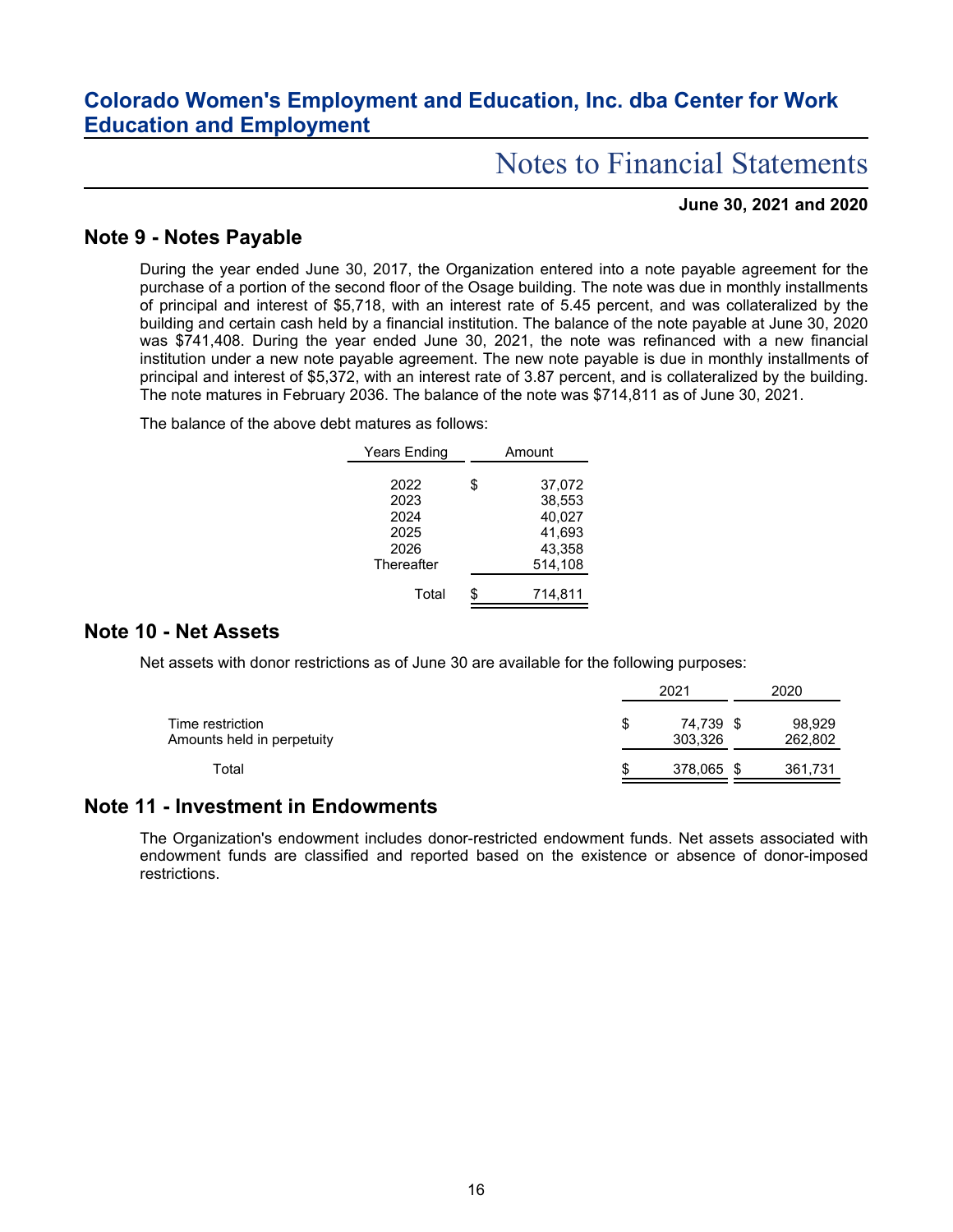# Notes to Financial Statements

### **June 30, 2021 and 2020**

### **Note 11 - Investment in Endowments (Continued)**

### *Interpretation of Relevant Law*

The Organization is subject to the Uniform Prudent Management of Institutional Funds Act (UPMIFA) and, thus, classifies amounts in its donor-restricted endowment funds as net assets with donor restrictions because those net assets are time restricted until the board of directors appropriates such amounts for expenditures. Most of those net assets also are subject to purpose restrictions that must be met before reclassifying those net assets to net assets without donor restrictions. The board of directors of the Organization had interpreted UPMIFA as not requiring the maintenance of purchasing power of the original gift amount contributed to an endowment fund, unless a donor stipulates the contrary. As a result of this interpretation, when reviewing its donor-restricted endowment funds, the Organization considers a fund to be underwater if the fair value of the fund is less than the sum of (a) the original value of initial and subsequent gift amounts donated to the fund and (b) any accumulations to the fund that are required to be maintained in perpetuity in accordance with the direction of the applicable donor gift instrument. The Organization has interpreted UPMIFA to permit spending from underwater funds in accordance with the prudent measures required under the law. Additionally, in accordance with UPMIFA, the Organization considers the following factors in making a determination to appropriate or accumulate donor-restricted endowment funds:

- The duration and preservation of the fund
- The purpose of the Organization and the donor-restricted endowment fund
- General economic conditions
- The possible effect of inflation and deflation
- The expected total return from income and the appreciation of investments
- Other resources of the Organization
- The investment policies of the Organization

|                                                                                                                                  | Invested Endowment Assets Composition by Type of<br>Fund as of June 30, 2021 |  |                                          |                                   |       |                               |  |
|----------------------------------------------------------------------------------------------------------------------------------|------------------------------------------------------------------------------|--|------------------------------------------|-----------------------------------|-------|-------------------------------|--|
|                                                                                                                                  | <b>Without Donor</b><br><b>Restrictions</b>                                  |  | <b>With Donor</b><br><b>Restrictions</b> |                                   | Total |                               |  |
| Donor-restricted endowment funds                                                                                                 | \$                                                                           |  | \$                                       | 303,326 \$                        |       | 303,326                       |  |
|                                                                                                                                  | Changes in Invested Endowment for the Fiscal Year<br>Ended June 30, 2021     |  |                                          |                                   |       |                               |  |
|                                                                                                                                  | <b>Without Donor</b><br><b>Restrictions</b>                                  |  |                                          | <b>With Donor</b><br>Restrictions | Total |                               |  |
| Endowment net assets - Beginning of year<br>Investment return - Net of fees<br>Appropriation of endowment assets for expenditure | \$                                                                           |  | \$                                       | 262,802 \$<br>53,501<br>(12,977)  |       | 262,802<br>53,501<br>(12,977) |  |
| Endowment net assets - End of year                                                                                               |                                                                              |  |                                          | 303,326 \$                        |       | 303,326                       |  |
|                                                                                                                                  | Invested Endowment Assets Composition by Type of<br>Fund as of June 30, 2020 |  |                                          |                                   |       |                               |  |
|                                                                                                                                  | <b>Without Donor</b><br><b>Restrictions</b>                                  |  | <b>With Donor</b><br><b>Restrictions</b> |                                   | Total |                               |  |
| Donor-restricted endowment funds                                                                                                 | \$                                                                           |  |                                          | 262,802 \$                        |       | 262,802                       |  |